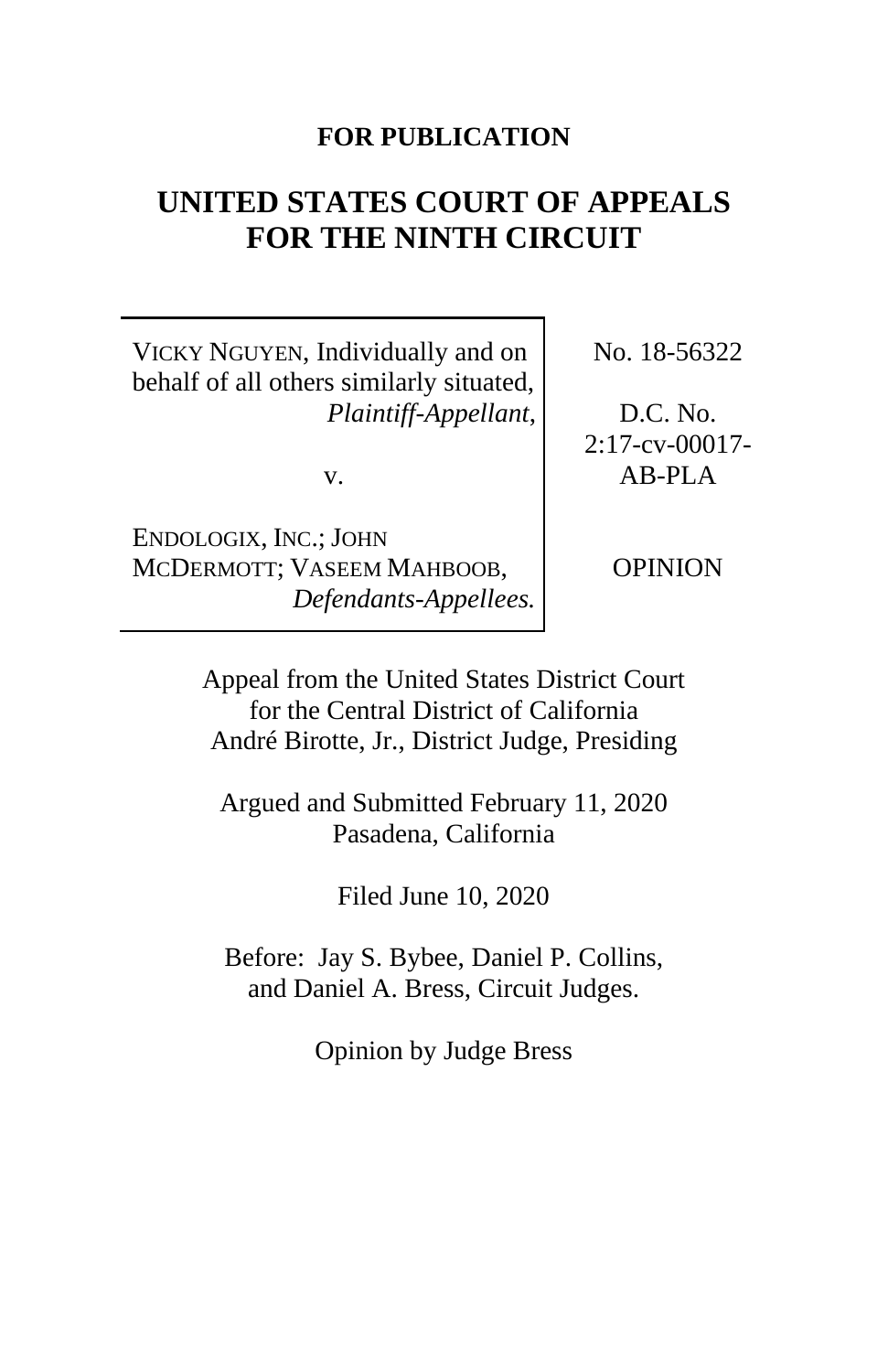## **SUMMARY[\\*](#page-1-0)**

## **Securities Fraud**

Affirming the district court's dismissal of a putative securities class action under  $\S\S 10(b)$  and  $20(a)$  of the Securities Exchange Act of 1934 and SEC Rule 10b-5, the panel held that the plaintiff failed sufficiently to plead facts giving rise to a strong inference that defendants made false or misleading statements either intentionally or with deliberate recklessness.

Plaintiff alleged that a medical device company misled the investing public about whether the Food and Drug<br>Administration would approve the company's new approve the company's new aneurysm sealing product. Plaintiff's central theory was that company executives knew the device had encountered problems in Europe that would manifest again in U.S. clinical trials, which would in turn lead the FDA to deny premarket approval.

The panel held that allegations that are implausible do not create a strong inference of scienter under the Private Securities Litigation Reform Act. Finding persuasive a decision of the Fourth Circuit, the panel concluded that plaintiff's core theory had no basis in logic or common experience. Based on plaintiff's complaint, the more plausible inference was that the company made optimistic statements about its prospects for FDA approval because its U.S. testing looked promising, not because the company was

<span id="page-1-0"></span>**<sup>\*</sup>** This summary constitutes no part of the opinion of the court. It has been prepared by court staff for the convenience of the reader.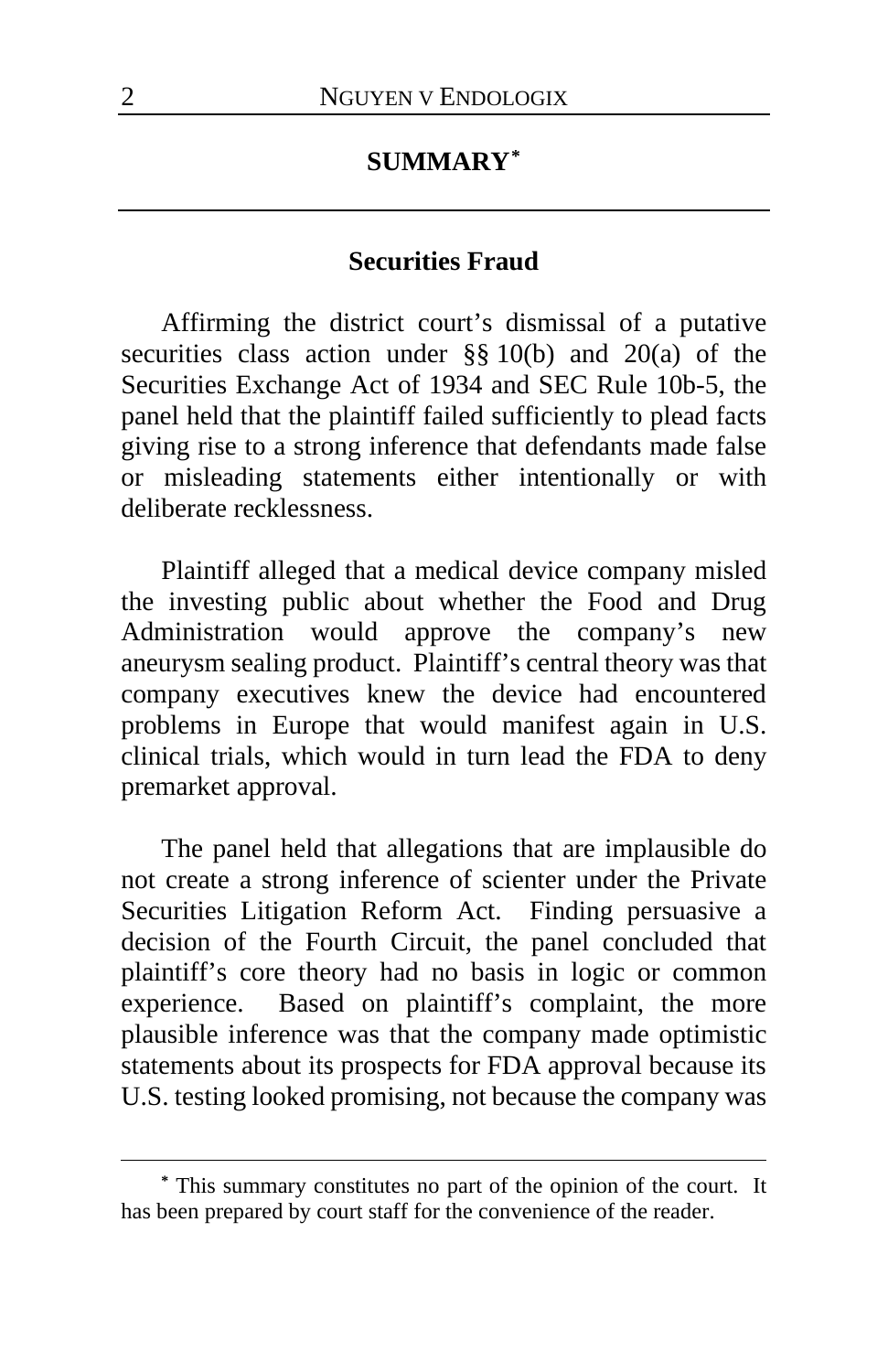quixotically seeking FDA approval for a medical device application it knew was destined for defeat.

## **COUNSEL**

Laurence M. Rosen (argued), The Rosen Law Firm P.A., Los Angeles, California, for Plaintiff-Appellant.

Jason de Bretteville (argued), Justin N. Owens, Aaron C. Humes, and Sheila Mojtehedi, Stradling Yocca Carlson & Rauth P.C., Newport Beach, California, for Defendants-Appellees.

#### **OPINION**

BRESS, Circuit Judge:

In this putative securities class action, the plaintiff alleges that a medical device company misled the investing public about whether the Food and Drug Administration (FDA) would approve the company's new aneurysm sealing product. Plaintiff's central theory is that company executives knew the device had encountered problems in Europe that would manifest again in U.S. clinical trials, which would in turn lead the FDA to deny premarket approval. In a securities fraud case, the plaintiff must plead scienter, namely, that defendants made false or misleading statements either intentionally or with deliberate recklessness. In this case, and for all the complaint's girth, it lacks a critical ingredient under the Private Securities Litigation Reform Act (PSLRA): allegations that "state with particularity facts giving rise to a *strong inference* that the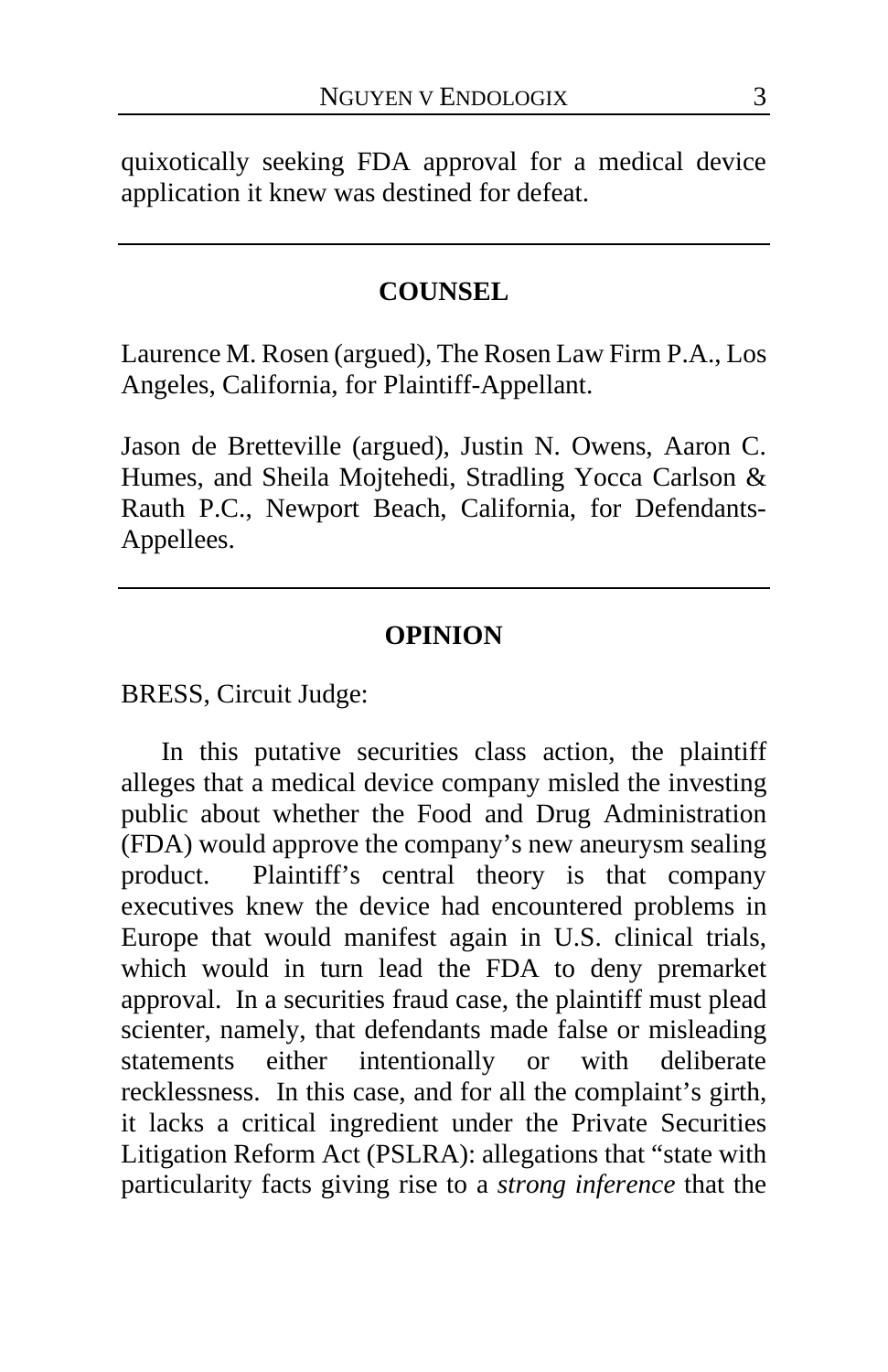defendant acted with the required state of mind." 15 U.S.C.  $§ 78u-4(b)(2)(A)$  (emphasis added).

Allegations that are implausible do not create a strong inference of scienter. Under the facts alleged, plaintiff's core theory—that the company invested in a U.S. clinical trial and made promising statements about FDA approval, yet knew from its experience in Europe that the FDA would eventually reject the product—has no basis in logic or common experience. Based on plaintiff's complaint, the more plausible inference is that the company made optimistic statements about its prospects for FDA approval because its U.S. testing looked promising, not because the company was quixotically seeking FDA approval for a medical device application it knew was destined for defeat. We therefore affirm the district court's judgment dismissing the complaint and denying leave to amend.

#### I

The following factual allegations are taken from plaintiff's second amended complaint, which we refer to generally as the "complaint." In the present posture, we treat the complaint's allegations as true and construe them in the light most favorable to the plaintiff. *Zucco Partners, LLC v. Digimarc Corp.*, 552 F.3d 981, 989 (9th Cir. 2009).

#### A

Defendant Endologix is a publicly traded company that manufactures and sells medical devices for the treatment of abdominal aortic aneurysms. The company focuses on treating disorders of the aorta, the largest artery in the body, which runs from the chest to the abdomen. One such disorder is atherosclerosis, a disease that weakens the walls of blood vessels and can cause them to expand outward.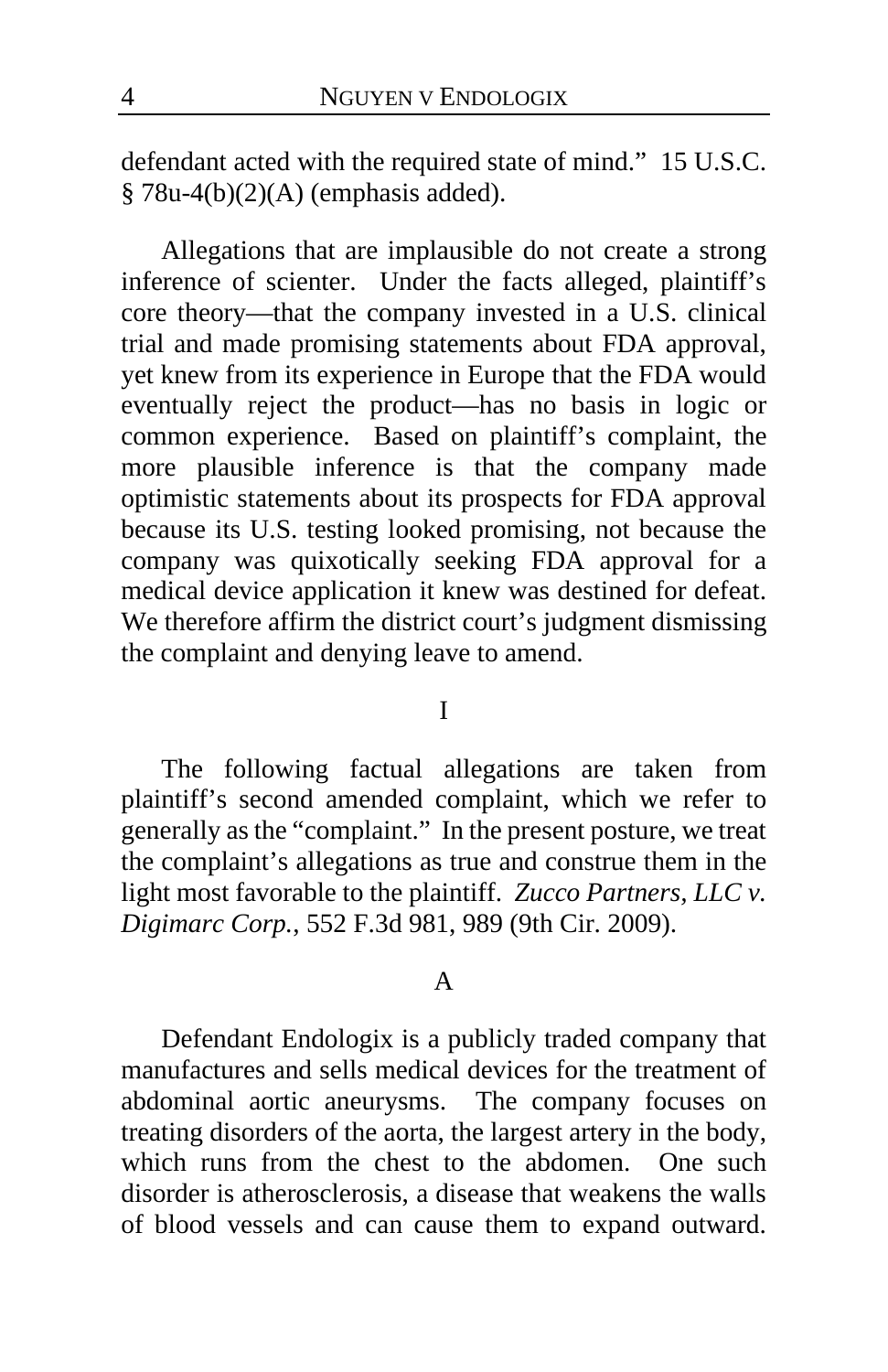This expansion is known as an aneurysm and results in an unwanted bulge, called an aneurysm sac. An abdominal aortic aneurysm occurs in the abdominal section of the aorta and can result in dangerous internal bleeding if the aneurysm ruptures. Traditional methods of treating abdominal aortic aneurysms include surgery and endovascular repair. A new, more innovative method is endovascular sealing.

Endologix's endovascular sealing product is called Nellix. The device is placed directly into a patient and works somewhat like a stent. But rather than repair the aneurysm like traditional devices, Nellix instead seals the aneurysm sac, reducing the likelihood that the aneurysm will rupture. This method of treatment is thought to reduce postprocedure complications that can occur with the use of aneurysm repair devices. Complications include endoleaks, when blood leaks into the aneurysm sac, and "migration," when a device moves from the location where it was initially placed. Untreated migration can result in blood flow into the aneurysm sac, further aneurysm expansion, and rupture. Remember the term "migration," because it becomes a focal point in plaintiff's allegations.

Endologix first introduced Nellix in Europe in February 2013, after regulators there granted "CE Mark" approval. Plaintiff acknowledges that "[g]enerally, CE marking is thought to be a much quicker, less rigorous process than FDA approval." Beginning in October 2013, Endologix tracked the device's real-world performance through a global registry. The global registry was designed to include 300 patients in up to 30 international centers. By September 2016, Endologix had acquired two years of data from this registry.

So that it could market Nellix in the United States, Endologix sought premarket approval from the FDA.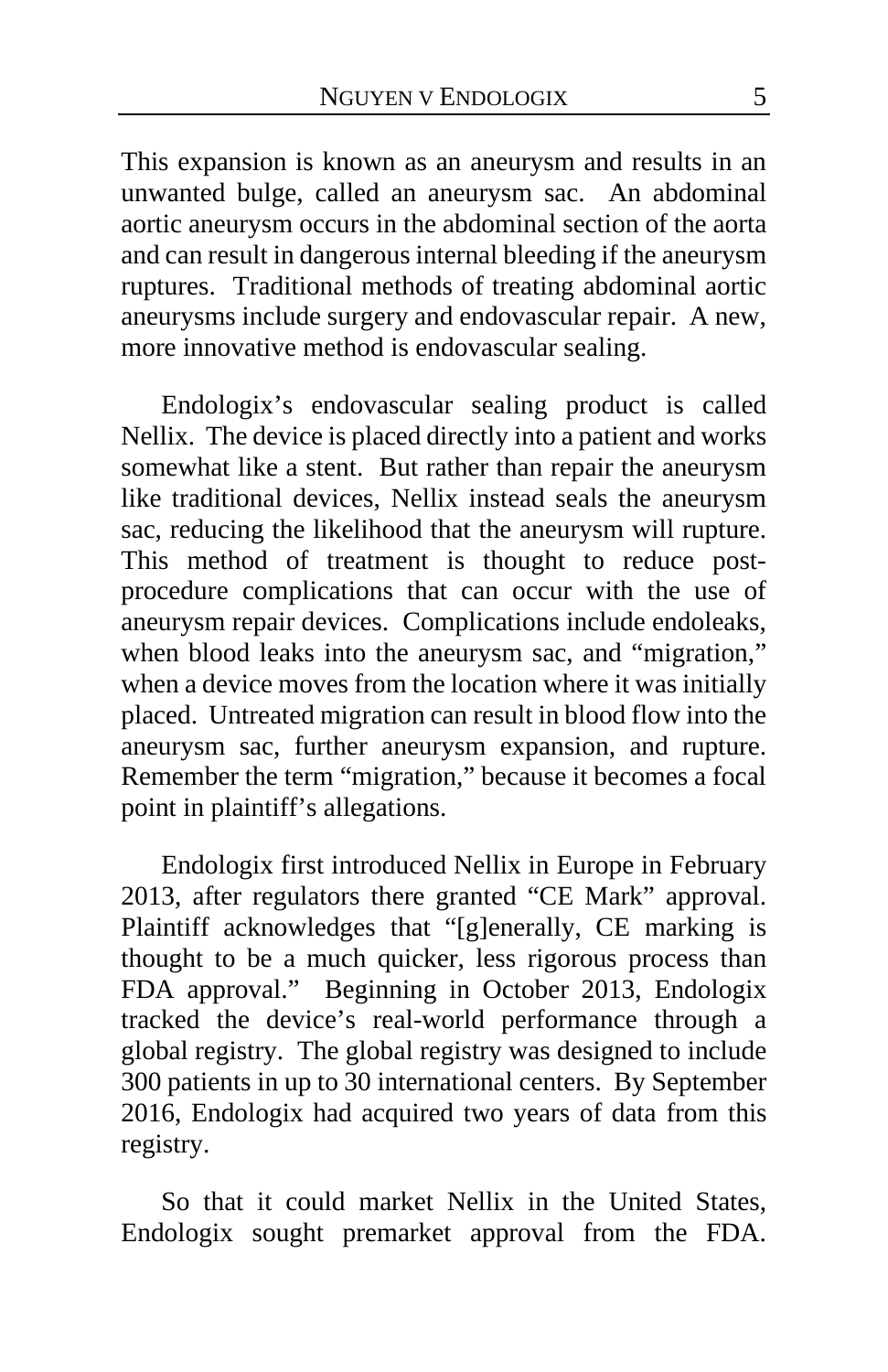Premarket approval, or "PMA," is a stringent process in which the FDA determines whether scientific evidence demonstrates that a given device is safe and effective for its intended use. A premarket approval application must include a device's indications for use ("IFU"), which describe "the disease or condition the device will diagnose, treat, prevent, cure, or mitigate, including a description of the patient population for which the device is intended." 21 C.F.R.  $§ 814.20(b)(3)(i)$ . Nellix initially had a broad IFU because it was thought to be compatible with all types of patients, including those with complex anatomies who could not receive treatment using traditional endovascular repair devices.

As part of the FDA process, Endologix in December 2013 received approval from the FDA to conduct a clinical trial for Nellix. *See generally* 21 C.F.R. § 812, *et seq.* This clinical trial, which the complaint refers to as the "EVAS Forward IDE," began in January 2014 and involved 179 patients across 29 centers, approximately 25 of which were in the United States. After one year of monitoring these patients, Endologix submitted the clinical trial results to the FDA. By November 2016, the two-year data were available. The results of the clinical study are discussed below. But first, it is necessary to backtrack a little in time and switch continents to Europe, where Endologix first deployed Nellix.

#### B

The complaint alleges that device migration in European patients had "implications for FDA approval of Nellix," because "[i]f Nellix was unsafe for European patients it would prove equally unsafe for U.S. patients." The complaint alleges that while the FDA approval process was ongoing, Endologix, its Chief Executive Officer John McDermott, and its Chief Financial Officer Vaseem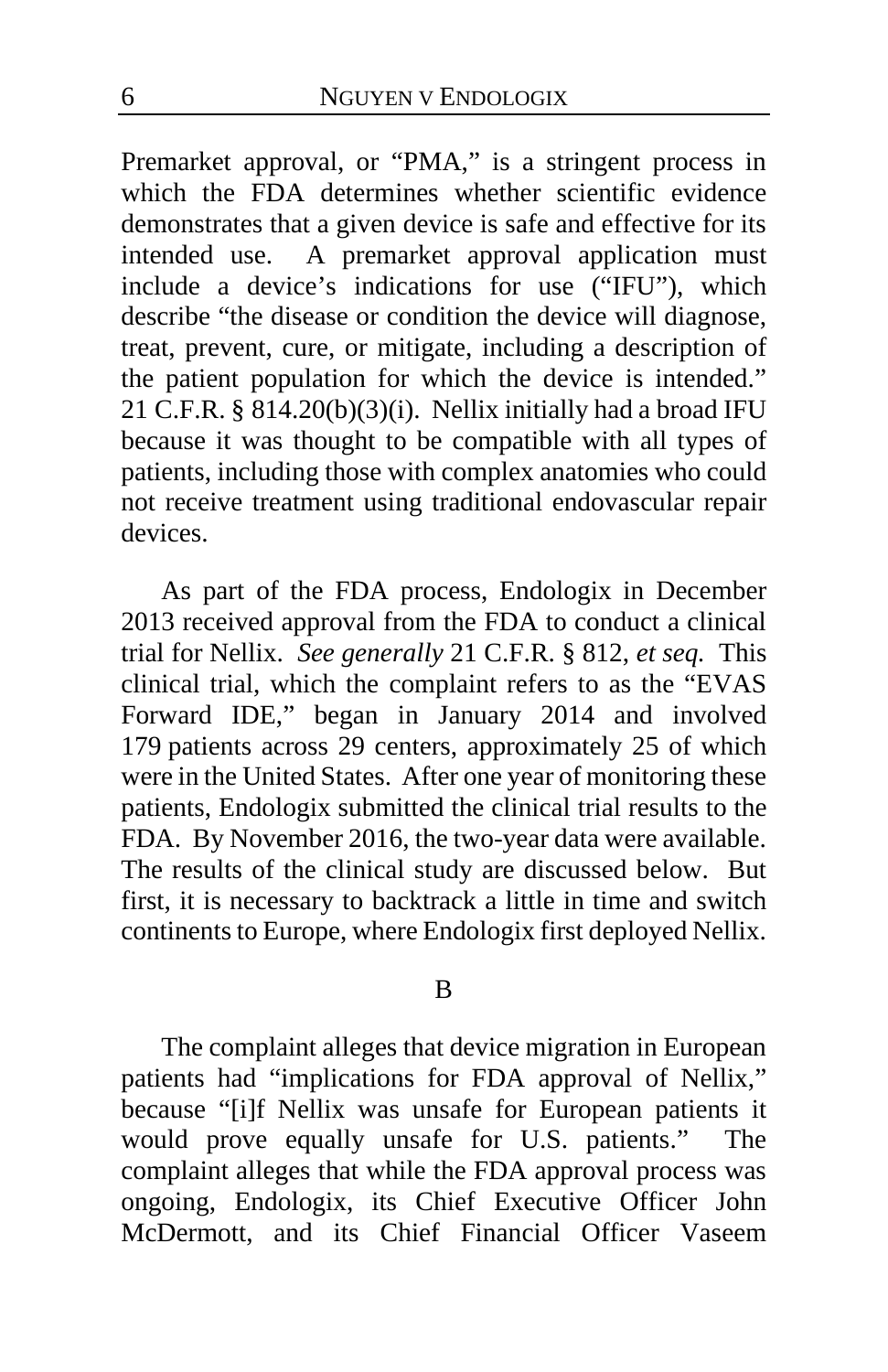Mahboob, became aware that Nellix was migrating in European patients.

The complaint identifies several sources for this allegation. It relies heavily on allegations from Confidential Witness 1, referred to as "CW1," a former Endologix employee who served first as Director of Research and Development and later as the company's head of Aortic Procedure Development. Shortly after plaintiff filed her first amended complaint citing allegations from CW1, CW1 submitted a declaration in the district court disavowing the plaintiff's allegations, denying having "ma[de] many of the statements attributed to me," and stating that "most of the factual assertions attributed to me . . . are contrary to my understandings of fact and my opinions." The district court did not consider this later declaration in granting Endologix's motion to dismiss and neither do we.**[1](#page-6-0)**

The complaint alleges that CW1 was involved with the development of Nellix from the start. According to CW1, European doctors in 2015 began sending Endologix a "stream of complaints and incident reports" claiming that Nellix was migrating in their patients. CW1 alleged that by the fall of 2015, migration was a "serious problem," and McDermott and Mahboob became "very involved." CW1 characterized the European migration issue as the "biggest thing we had going at the company" and stated that McDermott and Mahboob were "given everything" the company put together in an attempt to solve the problem, including "thousands of pages of paper with studies and reports." In December 2015, McDermott held a series of

<span id="page-6-0"></span><sup>&</sup>lt;sup>1</sup> We therefore deny plaintiff's motion to strike defendant's answering brief and supplemental excerpts of record.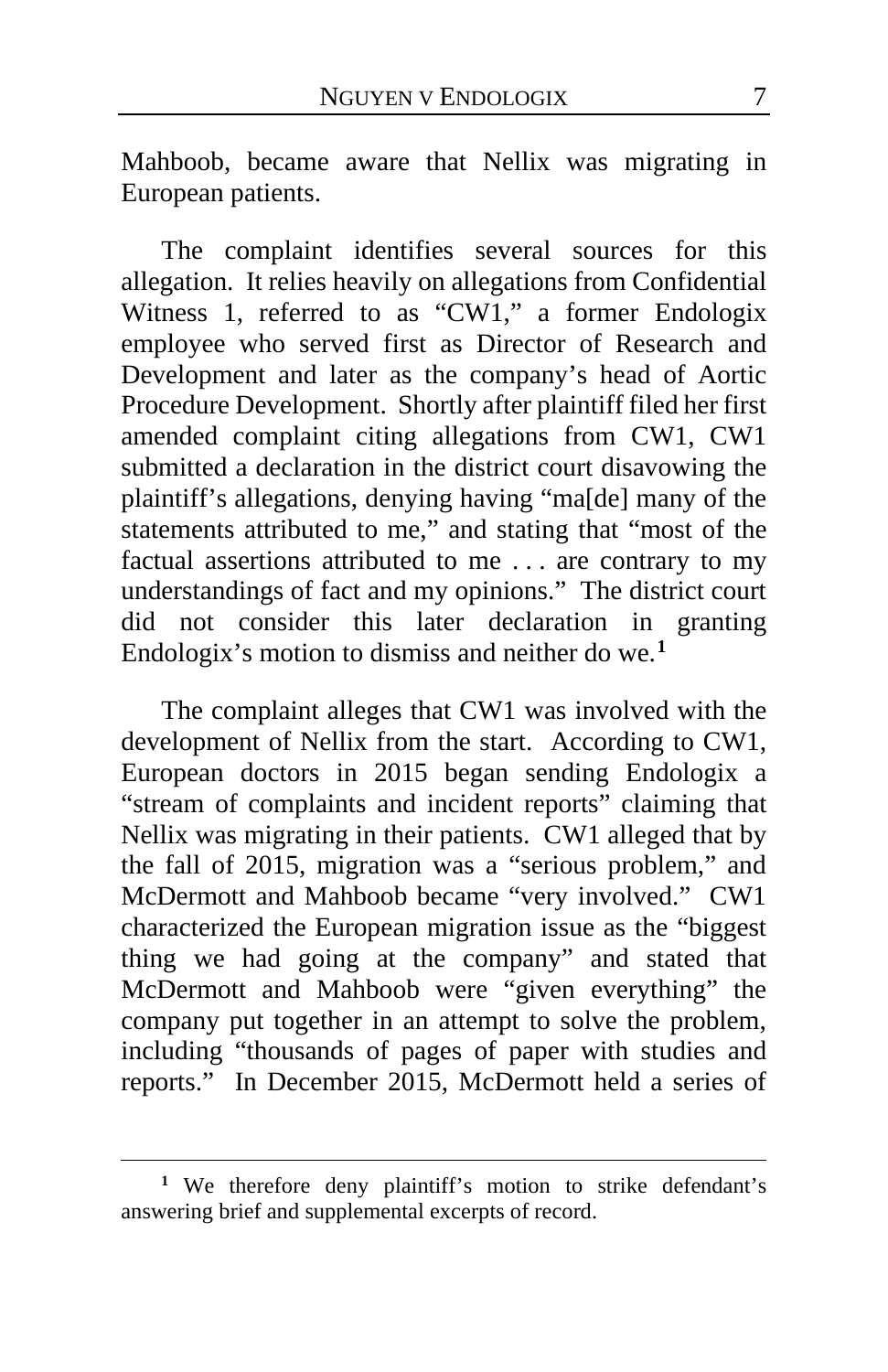meetings with senior staff to discuss the migration issue. Despite these efforts, Endologix could not find a solution.

Relying still on CW1, the complaint further alleges that the company's investigation into migration issues in Europe revealed that Nellix was dangerous for certain patients, especially those with thrombosis, a condition that causes blood clots in blood vessels. In November 2015, CW1 and two other Endologix employees pushed McDermott to modify the IFU, but McDermott refused.

In early 2016, CW1 and others compiled weekly reports about Nellix migration for McDermott and Mahboob in preparation for Endologix's annual symposium, which was "attended by experts in the field of endovascular aneurysm sealing." McDermott signed off on a presentation for this symposium that documented the scope of the migration problem. This non-public event was held in London on March 10–11, 2016, and CW1 attended the presentations and discussions.

The complaint alleges that, according to CW1, during one presentation at this symposium, an Endologix consultant stated that "[w]e are having some unexplained migrations, a lot of them." Another Endologix representative admitted that the company had no solutions to the problem of Nellix migration.A Latvian vascular surgeon who had used Nellix in his patients also gave a presentation in which he stated that "in a lot of cases" the devices were "slipping" and "moving." This surgeon met with CW1 and others after the presentation and characterized the situation as "urgent," saying "look, I'm telling you now, this is not good." After the symposium, CW1 and others met with McDermott to relay these warnings, but McDermott took no action.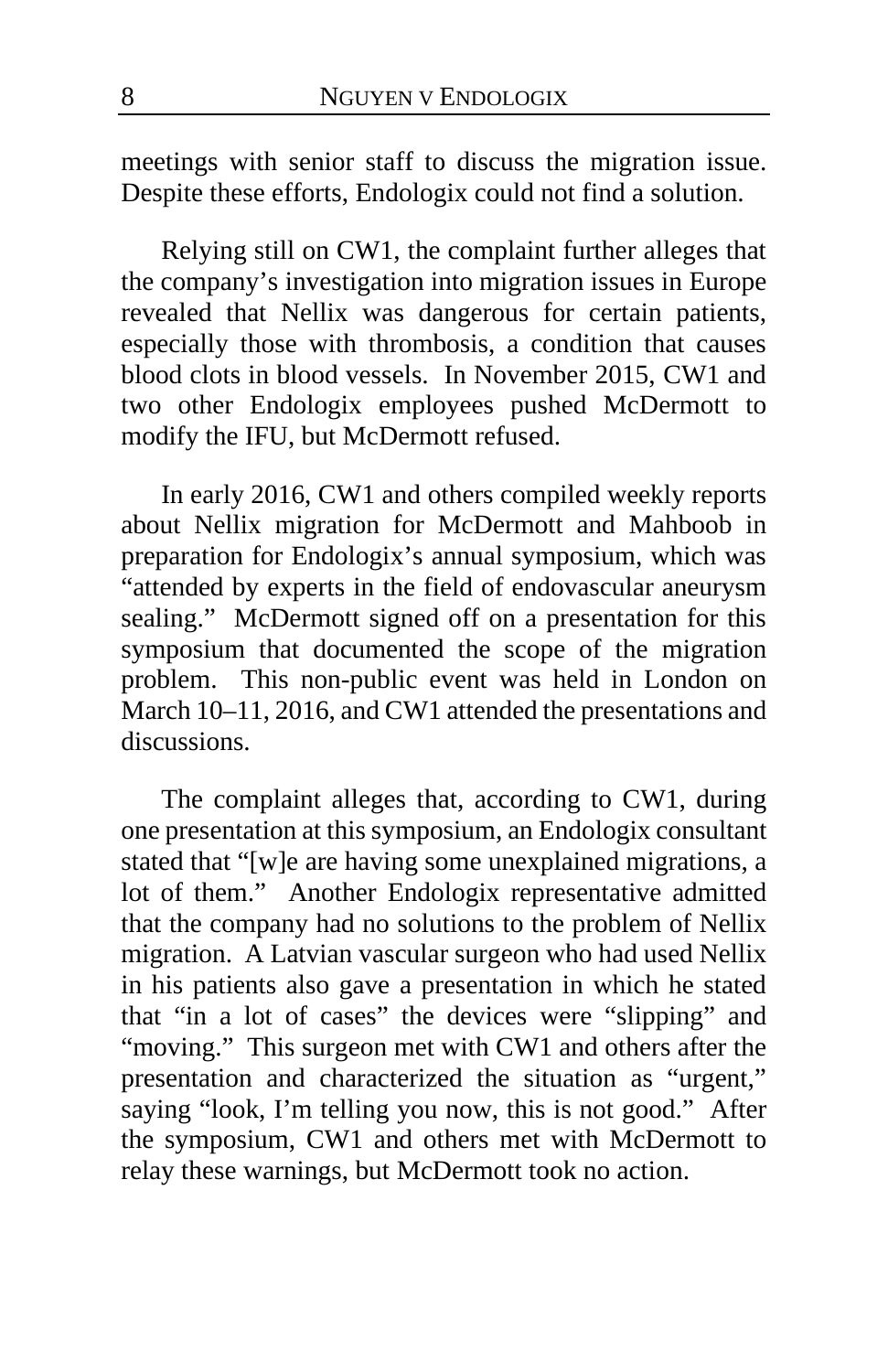In addition to relying on CW1, the complaint also points to two European reports in alleging that Endologix was aware of Nellix migration in Europe. The complaint alleges that a 2016 United Kingdom case report "warned of the ominous risks of migration" of Nellix and discussed one patient whose Nellix device migrated eleven millimeters. This case report also cited a 2016 University of Liverpool study, which examined thirty-five Nellix devices across eighteen patients. Migration occurred in six of these devices, resulting in a 17% migration rate. As discussed further below, however, the Liverpool study used a definition of migration different than the one used in the FDA clinical trial.

#### C

Despite the issues in Europe, the complaint alleges that Endologix executives repeatedly assured investors that the FDA would likely approve Nellix. These statements form the basis for plaintiff's allegations of securities fraud.

The statements in question began in May 2016. At a health care conference on May 5, 2016, Mahboob reported that the company expected FDA approval of Nellix in the fourth quarter of 2016 or the first quarter of 2017. On May 9, 2016, Endologix held its first quarter investor conference call, during which Mahboob stated that "Nellix continues to do a fantastic performance outside of the U.S.," and "Nellix is doing as expected. No surprises." CW1 alleges that he and other employees were "disgusted" that migration was not mentioned on this call, which led to "a race to the door." In a press release issued that same day, Endologix stated that it "remain[ed] on track with our timeline for potential FDA approval at the end of 2016 or early 2017." At a health care conference on May 10, 2016, McDermott reiterated that the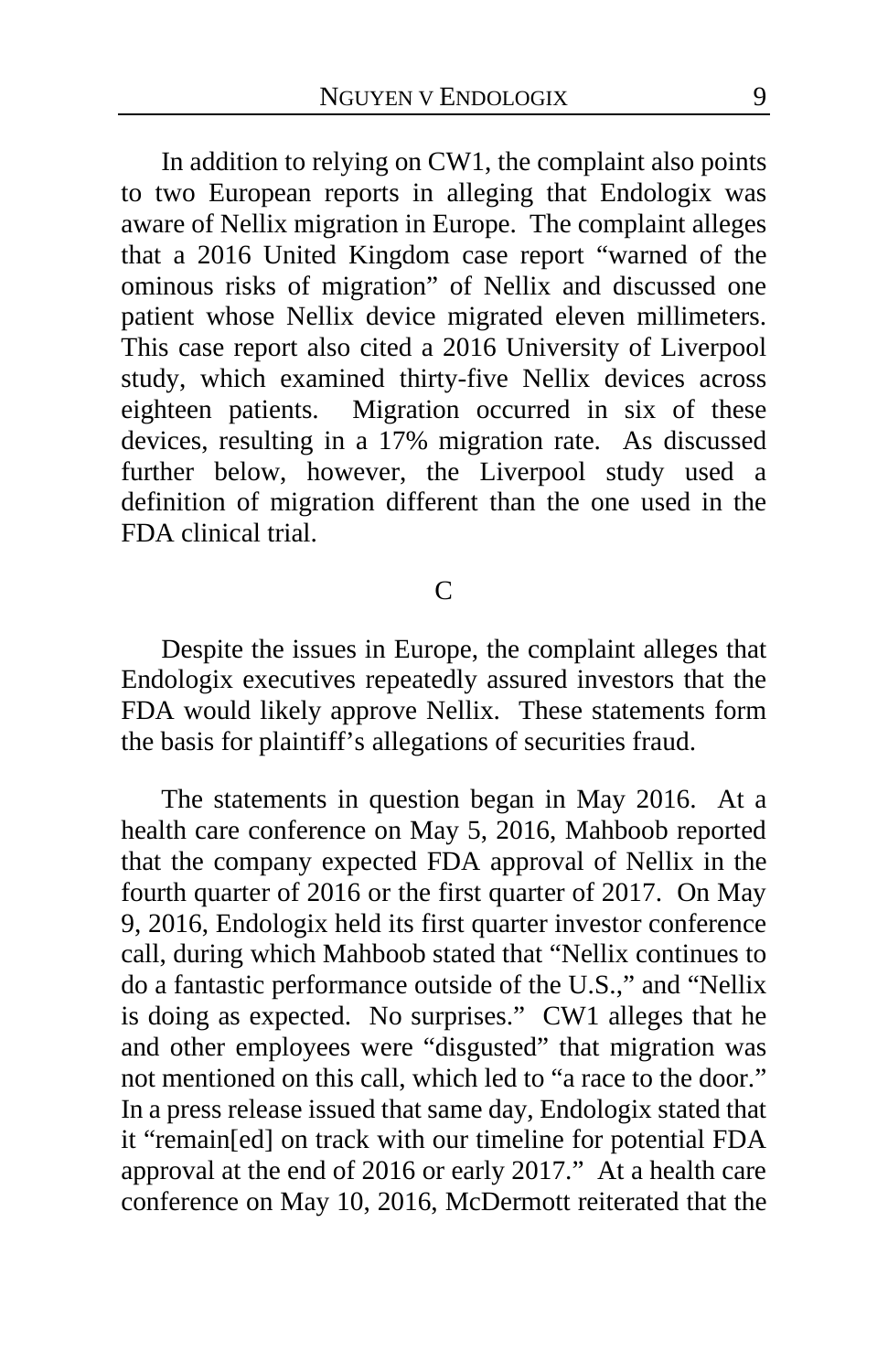company "expect[ed] the [FDA] PMA approval around the end of this year, first part of next year."

On May 26, 2016, Endologix released the data from the first year of the FDA clinical trial. The complaint alleges that the results showed a "100% procedural technical success" and a 94% treatment success rate, achieving the FDA's primary safety and effectiveness endpoints. The device migration rate was 2.3%. Further, the data showed that after one year, endoleaks were present in 3.1% of patients, "the lowest rate ever reported" for a clinical study of an endovascular abdominal aortic aneurysm device.

Endologix submitted these results to the FDA on June 11, 2016. During a conference call that same day to discuss the clinical trial data, McDermott addressed the University of Liverpool study discussed above. Although that study showed a 17% migration rate, McDermott explained that the study defined migration as a movement of four millimeters, which would not qualify as migration under the FDA's tenmillimeter definition.

During Endologix's second quarter investor call on August 2, 2016, McDermott stated "we remain very positive about the likelihood of approval . . . and the significant growth we expect to drive with Nellix." McDermott also addressed the fact that the FDA was considering referring the Nellix premarket approval to an outside panel of experts, which would delay FDA approval by about six months. *See generally* 21 C.F.R. § 814.44. An analyst asked whether the prospect of this referral had been driven by any "sort of red flag raised in terms of data" submitted to the FDA. McDermott responded that while one reason for panel referral was "new clinical issues of safety," in the case of Nellix "everyone has seen the data so we know there aren't any issues there."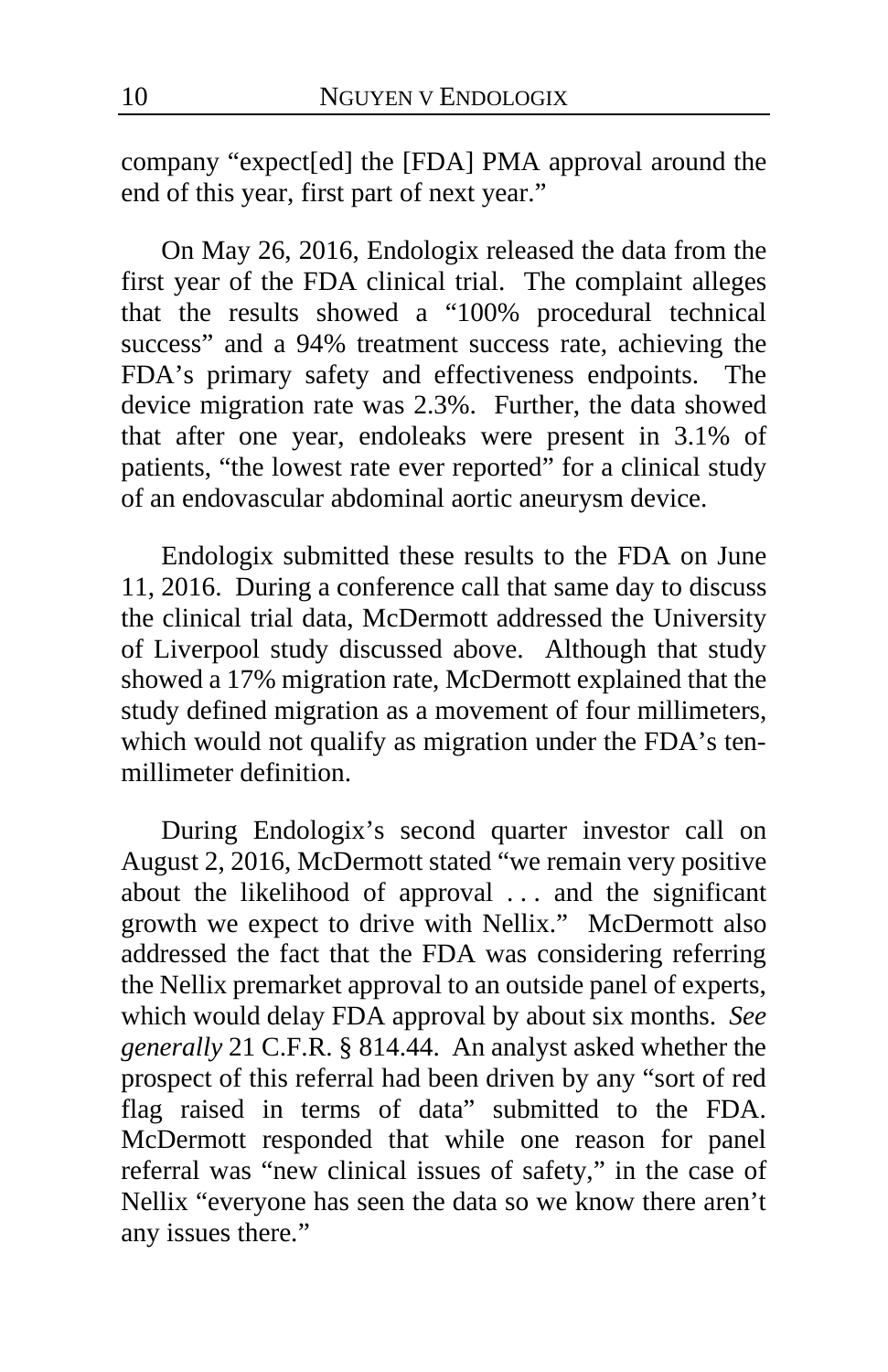In response to another analyst's inquiry about the types of questions Endologix received from the FDA after Endologix submitted its first set of clinical data, McDermott explained:

> [N]one of the questions we got asked are what I would characterize as big surprises. There is clarification on some things, some requests for additional analysis, some additional testing. Nothing that would suggest in our view any question or risk of approvability, just some more blocking and tackling and clarification of the data we submitted. So, we don't see anything in there that's given us heartburn.

Although he was no longer at the company at this point, CW1 stated that McDermott's answer "could not have been further from the truth" because by the time of this call, Endologix had been working for seven or eight months on the migration issue, and McDermott knew about the situation.

Endologix held its third quarter investor call on November 1, 2016. On this call, Endologix revealed that after providing the FDA with an "updated data cut," Endologix had narrowed Nellix's IFU. McDermott stated:

> Regarding Nellix, we've recently ran an updated data cut from the IDE clinical database and noticed an increase in migration in aneurysm enlargement in some patients with two-year follow-up. We're learning that migration can occur in patients with small flow lumens and a lot of thrombus because there isn't enough space to inject sufficient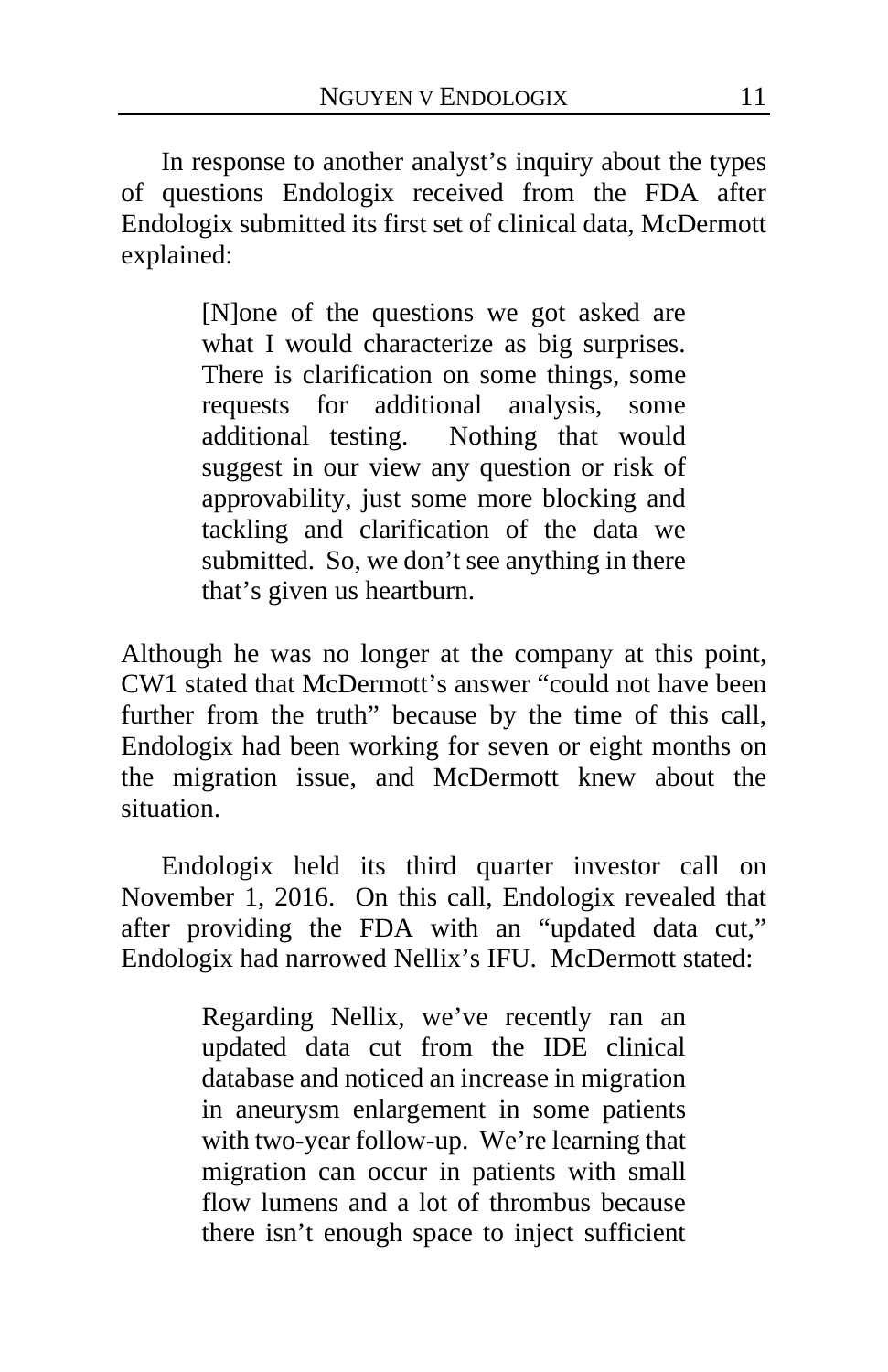polymer to support the stents. Our solution is a simple update to the patient's selection criteria that measures the ratio of aneurysm diameter to the flow lumen to ensure there is enough space for polymer.

McDermott explained that when the company examined the clinical data for patients with this updated selection criteria, it saw "extremely positive safety and durability results out to two years, which gives us confidence that Nellix can be a leading device in the treatment of abdominal aortic aneurysms."

On this November 1, 2016 call, McDermott further explained that the company provided the FDA with its "updated patient selection criteria and have had positive discussion[s] so far." He indicated that the FDA "had some questions about migration," but emphasized that this issue was "a very easy situation to address just by narrowing for those particular anatomies" that did not experience migration.Finally, McDermott represented that "the Nellix PMA approval timelines are unchanged, although we think a panel is more likely now given the updated indications." McDermott estimated that a panel meeting would occur in April or May of 2017, "which would lead to a potential PMA approval in the third quarter of 2017," several months later than Endologix had initially estimated.

On November 16, 2016, however, Endologix issued a press release disclosing that the FDA would not approve Nellix within the timeline the company had previously presented. Instead, the FDA had requested that Endologix provide it with two years of follow-up data for patients in the clinical trial. As a result, PMA approval could not occur until the second quarter of 2018 at the earliest, an eighteen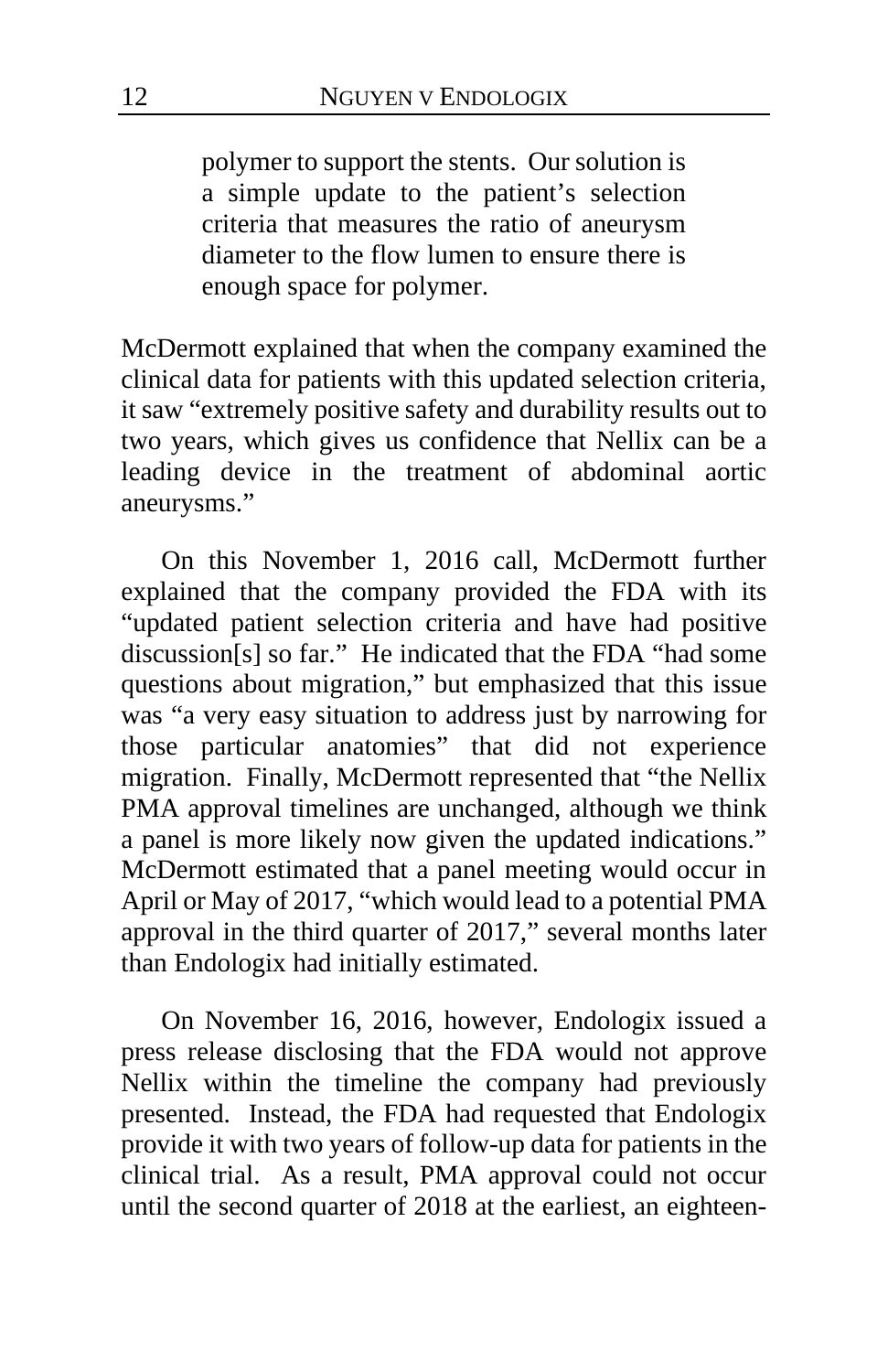month delay from what Endologix originally announced. That day, Endologix's share price fell more than 20.5%, or \$2.02 per share.

Endologix held its 2016 investor meeting the next day. There, McDermott explained that, although the clinical trial showed a 2.3% migration rate after year one, the migration rate increased in year two. He noted "[i]t was the increase in the rate from year one to year two" that "drove the discussion" with the FDA and led to the FDA's request for additional data. The complaint alleges that McDermott presented this discovery as new information when, in reality, the company was aware that Nellix experienced increased migration after more than one year in use, based on Endologix's experience with Nellix in the European commercial channel.

On May 17, 2017, Endologix announced that it would not seek FDA approval of Nellix at all. Instead, the company decided to focus its efforts on a second-generation Nellix device, which it estimated would not receive FDA approval until 2020. That same day, Endologix's share price fell more than 36%, or \$2.47 per share.

Two months later, the Securities and Exchange Commission (SEC) initiated an investigation into the events surrounding Nellix's FDA approval. After Endologix revealed this investigation in a public filing in August 2017, one of its executives resigned. Plaintiff's complaint does not allege the status of the SEC investigation, but according to Endologix, the SEC has closed it.

## D

On January 3, 2017, Vicky Nguyen filed this putative class action against Endologix, McDermott, and Mahboob,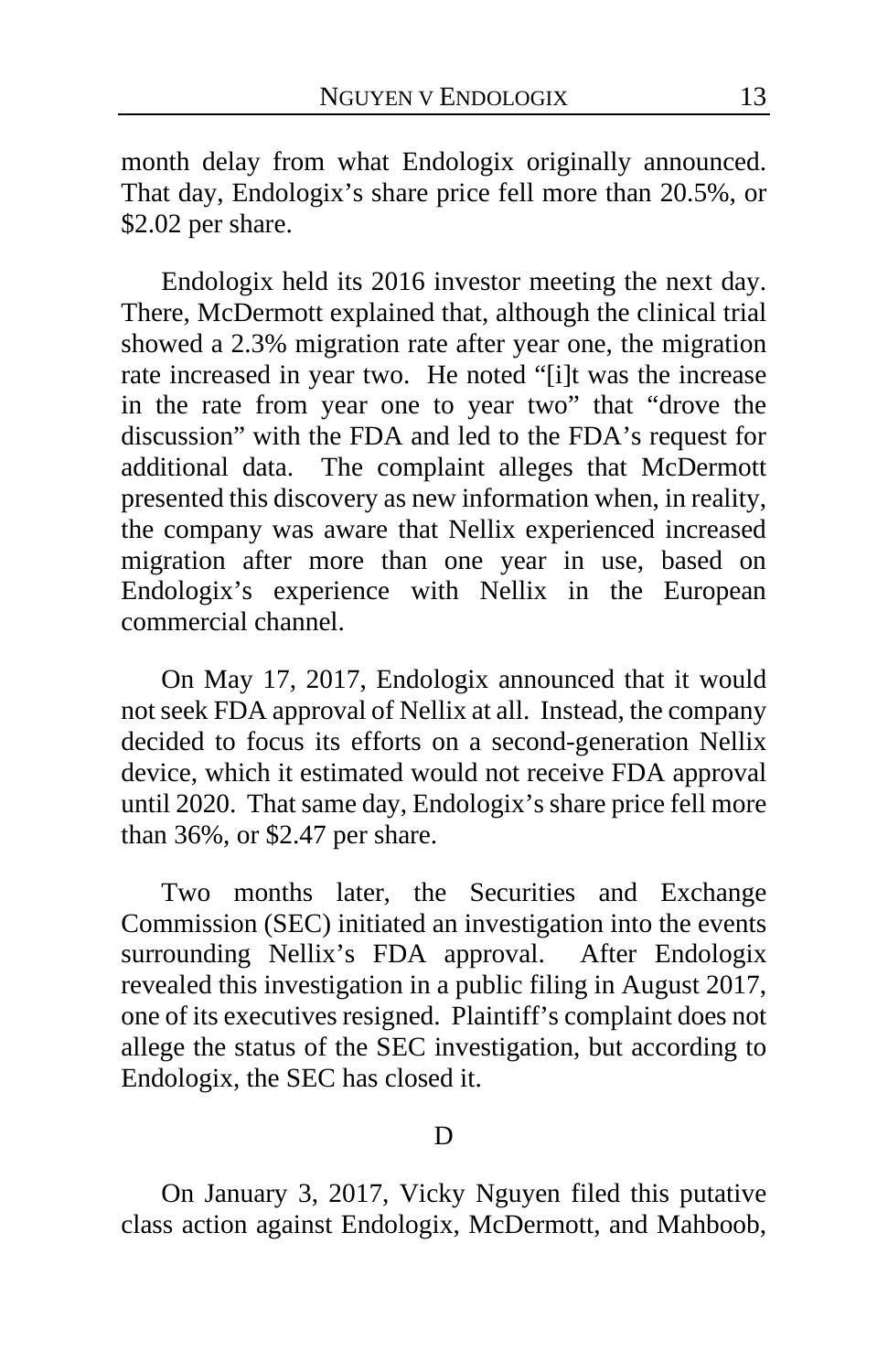alleging securities fraud.Following her appointment as lead plaintiff, Nguyen filed a first amended complaint. The district court dismissed this complaint for failure to state a claim, but granted Nguyen leave to amend. Nguyen then filed a second amended complaint, the operative complaint here, on behalf of persons who bought or acquired Endologix securities between May 5, 2016 and May 18, 2017.

The complaint alleged violations of  $\S$ § 10(b) and 20(a) of the Securities Exchange Act of 1934 and SEC Rule 10b-5. *See* 15 U.S.C. §§ 78j(b), 78t(a); 17 C.F.R. § 240.10b-5. The thrust of the complaint is that the defendants made statements about Nellix migration and the prospects of FDA approval that were false and misleading in light of Endologix's knowledge of Nellix migration in Europe.

The district court dismissed the second amended complaint under Federal Rule of Civil Procedure 12(b)(6) because Nguyen had not satisfied the PSLRA's heightened pleading standard for scienter. The district court also denied Nguyen's request for leave to amend to file what would have been her fourth complaint. Nguyen timely appealed.

#### II

Reviewing de novo and construing the allegations in the complaint in the light most favorable to the plaintiff, *Zucco Partners*, 552 F.3d at 989, we agree with the district court that plaintiff has not adequately alleged a "strong inference" of scienter. 15 U.S.C. § 78u-4(b)(2)(A). The precedents of the Supreme Court and this court teach that the PSLRA's heightened pleading requirements are meaningful ones, requiring courts carefully to evaluate securities fraud complaints to ensure compliance with the statute's elevated pleading standards. *See, e.g.*, *Tellabs, Inc. v. Makor Issues & Rights, Ltd.*, 551 U.S. 308, 321 (2007); *Dura Pharm., Inc.*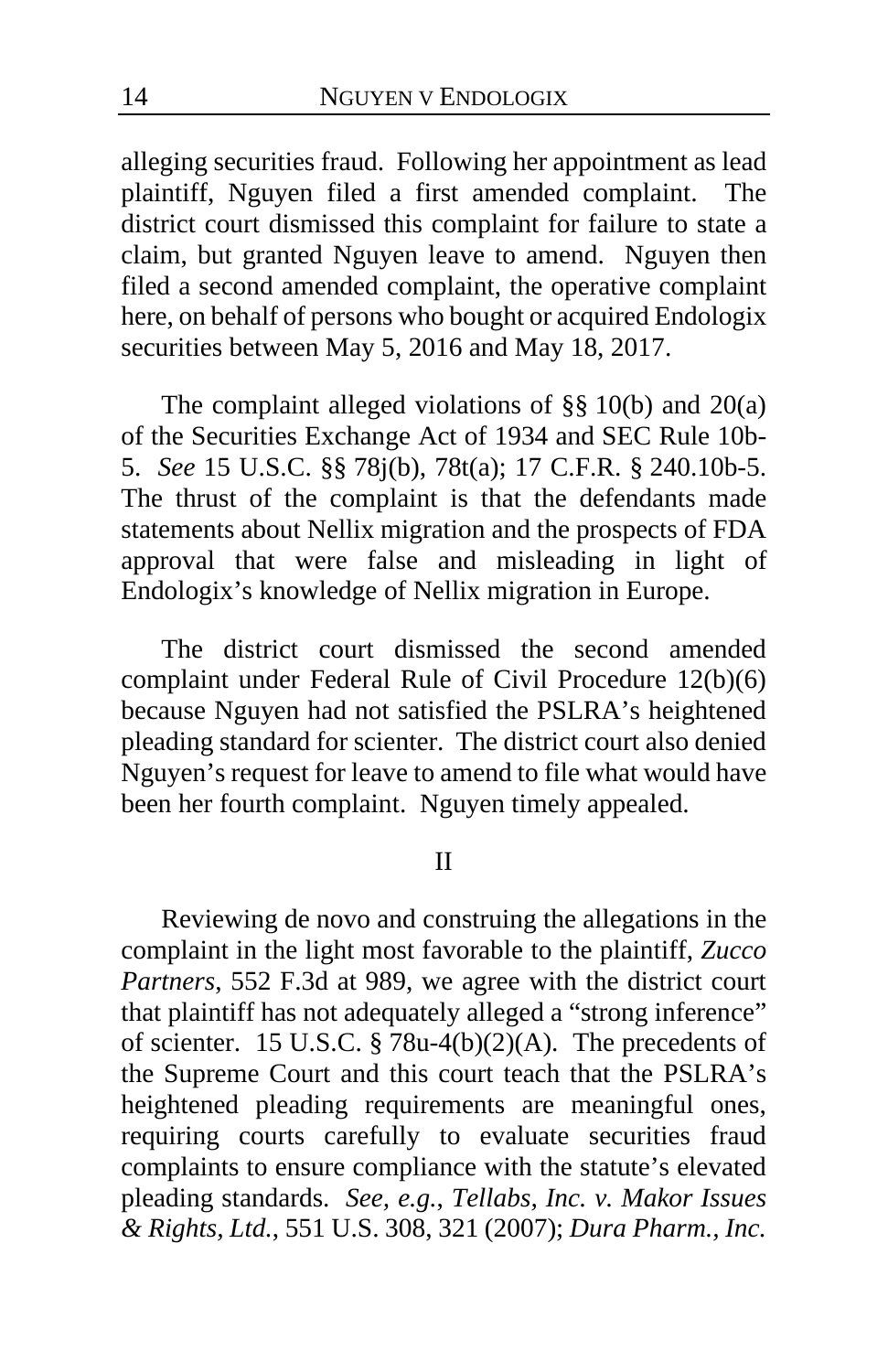*v. Broudo*, 544 U.S. 336, 345–46 (2005); *Zucco Partners*, 552 F.3d at 990–91; *Ronconi v. Larkin*, 253 F.3d 423, 437 (9th Cir. 2001). We hold that in this case, the complaint does not pass muster under the PSLRA.

## A

Section 10(b) of the Securities Exchange Act of 1934 provides that it is unlawful for any person "[t]o use or employ, in connection with the purchase or sale of any security registered on a national securities exchange . . . any manipulative or deceptive device or contrivance in contravention of such rules and regulations as the [SEC] may prescribe as necessary or appropriate in the public interest or for the protection of investors." 15 U.S.C. § 78j(b). The SEC in turn promulgated Rule 10b-5, which provides that it is unlawful for any person:

> (a) To employ any device, scheme, or artifice to defraud,

> (b) To make any untrue statement of a material fact or to omit to state a material fact necessary in order to make the statements made, in the light of the circumstances under which they were made, not misleading, or

> (c) To engage in any act, practice, or course of business which operates or would operate as a fraud or deceit upon any person,

> in connection with the purchase or sale of any security.

17 C.F.R. § 240.10b-5. Section 20(a) of the Act makes certain "controlling person[s]" liable for violations of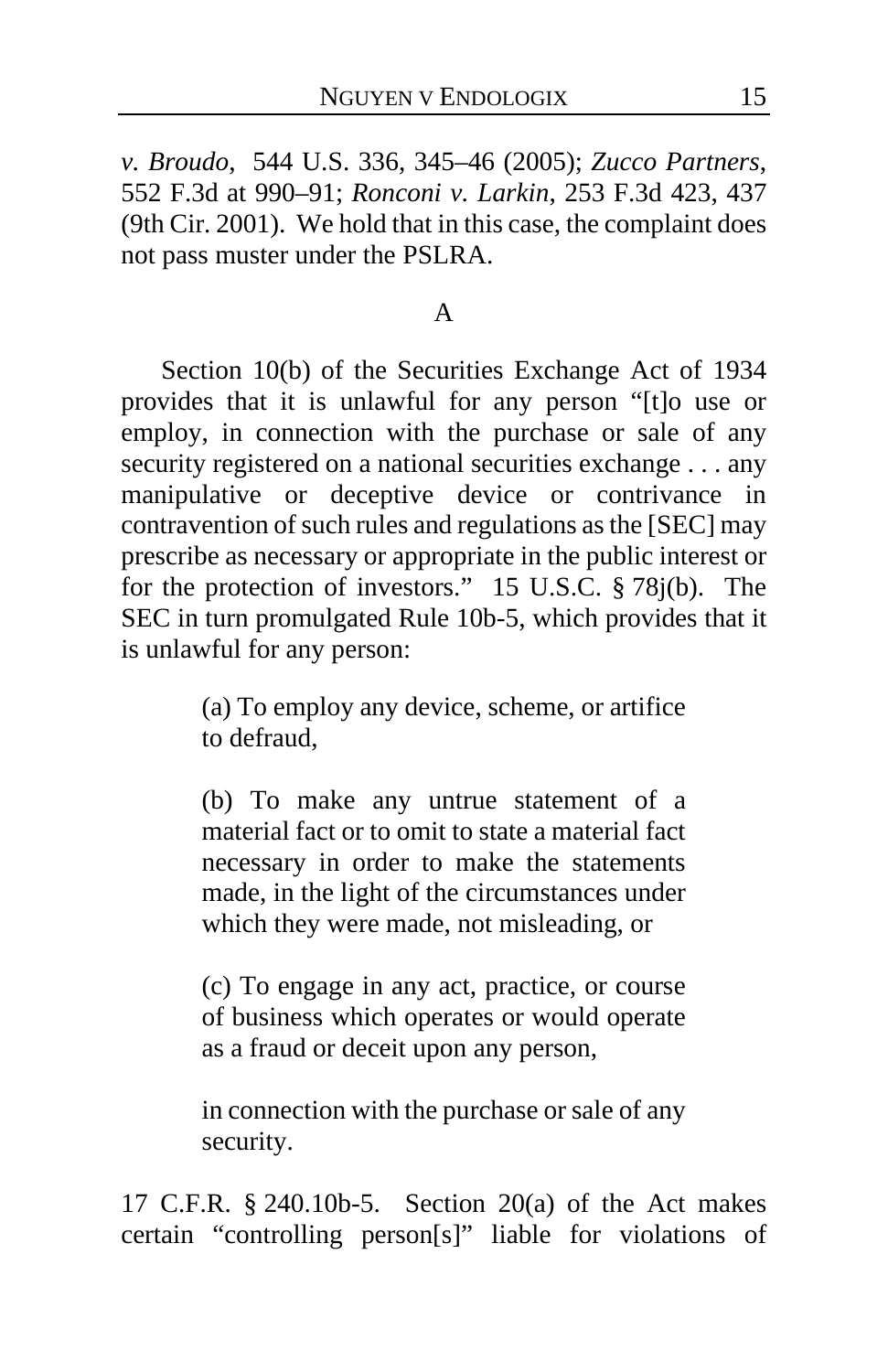§ 10(b) and Rule 10b-5. 15 U.S.C. § 78t(a); *see also Zucco Partners*, 552 F.3d at 990.

To plead a claim under § 10(b) and Rule 10b-5, a plaintiff must allege "(1) a material misrepresentation or omission; (2) scienter; (3) a connection between the misrepresentation or omission and the purchase or sale of a security; (4) reliance; (5) economic loss; and (6) loss causation." *Or. Pub. Emps. Ret. Fund v. Apollo Grp. Inc.*, 774 F.3d 598, 603 (9th Cir. 2014).

This case centers on the critical element of scienter, which in this context is "a mental state embracing intent to deceive, manipulate, or defraud." *Tellabs*, 551 U.S. at 319 (quoting *Ernst & Ernst v. Hochfelder*, 425 U.S. 185, 194 n.12 (1976)). To allege the required scienter, a complaint must "allege that the defendants made false or misleading statements either intentionally or with deliberate recklessness." *Zucco Partners*, 552 F.3d at 991 (quotations omitted). "[D]eliberate recklessness" is more than "*mere* recklessness or a motive to commit fraud." *Schueneman v. Arena Pharm., Inc.*, 840 F.3d 698, 705 (9th Cir. 2016) (emphasis in original) (quoting *Zucco Partners*, 552 F.3d at 991). It is instead "an *extreme* departure from the standards of ordinary care," which "presents a danger of misleading buyers or sellers that is either known to the defendant or is so *obvious* that the actor must have been aware of it." *Id.* (emphasis in original) (quoting *Zucco Partners*, 552 F.3d at 991).

Securities fraud complaints are subject to heightened pleading requirements. One source of these higher standards is Federal Rule of Civil Procedure 9(b), which requires a plaintiff to "state with particularity the circumstances constituting fraud." *See also Schueneman*, 840 F.3d at 705; *Zucco Partners*, 552 F.3d at 990. Another source is the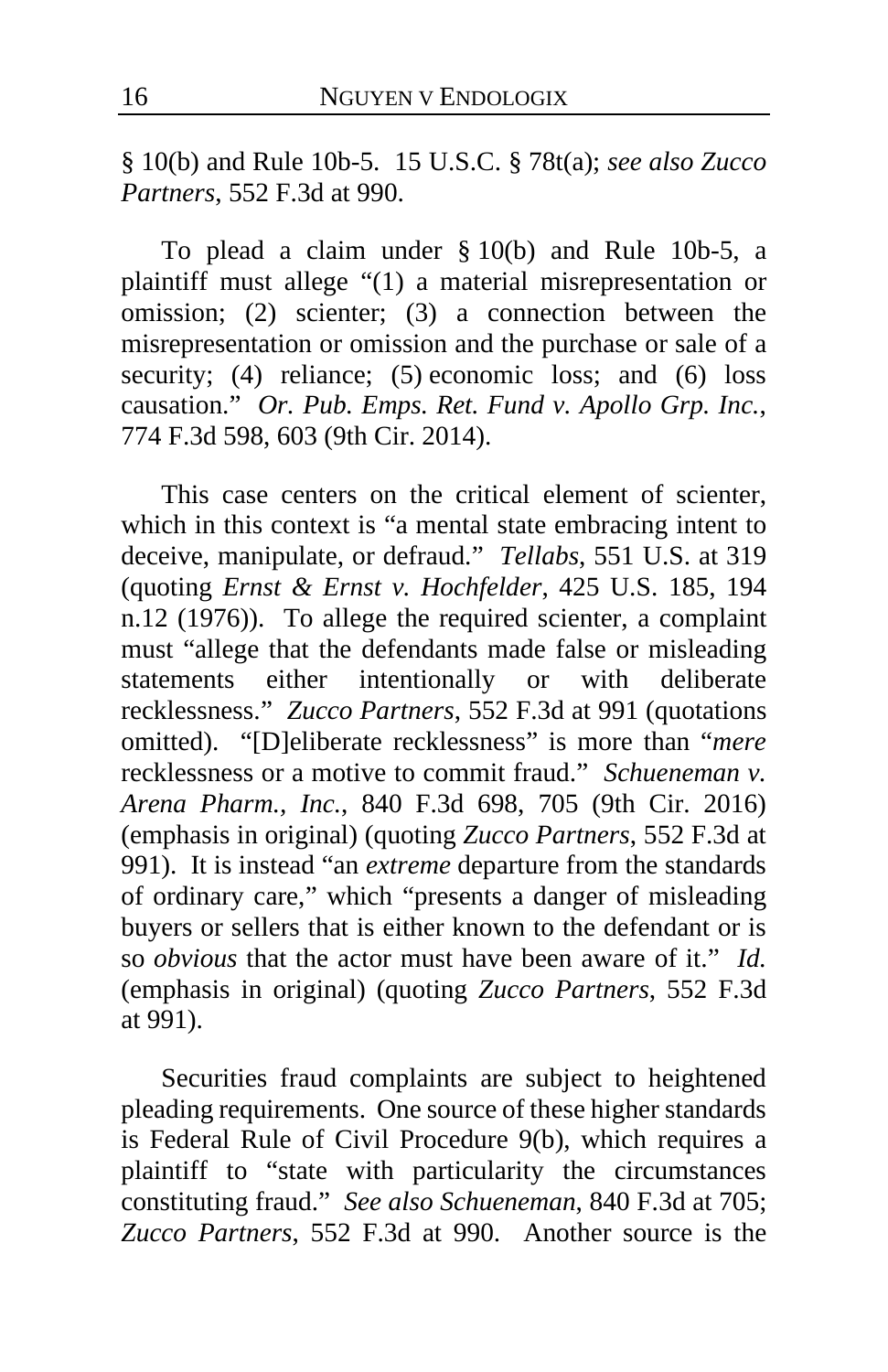PSLRA, which was enacted in 1995 as part of Congress's desire to "curb perceived abuses of the § 10(b) private action—'nuisance filings, targeting of deep-pocket defendants, vexatious discovery requests and manipulation by class action lawyers.'" *Tellabs*, 551 U.S. at 320 (quoting *Merrill Lynch, Pierce, Fenner & Smith Inc. v. Dabit*, 547 U.S. 71, 81 (2006)).

Under the PSLRA, "the complaint shall specify each statement alleged to have been misleading, the reason or reasons why the statement is misleading, and, if an allegation regarding the statement or omission is made on information and belief, the complaint shall state with particularity all facts on which that belief is formed." 15 U.S.C. § 78u-4(b)(1). Importantly for purposes here, the complaint must also "state with particularity facts giving rise to a strong inference that the defendant acted with the required state of mind." *Id.* § 78u-4(b)(2)(A).

The PSLRA's "strong inference" requirement has teeth. It is an "exacting" pleading obligation, *Zucco Partners*, 552 F.3d at 990, that "present[s] no small hurdle for the securities fraud plaintiff." *Schueneman*, 840 F.3d at 705 (quotations omitted). As the Supreme Court has explained, "[t]he strong inference standard unequivocally raised the bar for pleading scienter." *Tellabs*, 551 U.S. at 321 (quotations omitted) (alteration adopted). Given the substantial costs that securities fraud litigation can impose, the "strong inference" standard reflects Congress's attempt to halt early on securities litigation that lacks merit or is even abusive, while allowing plaintiffs with potentially winning claims to proceed to discovery. *See id.* at 323–24.

Acknowledging these interests, the Supreme Court has held that under the PSLRA's "strong inference" standard, a complaint will survive a motion to dismiss "only if a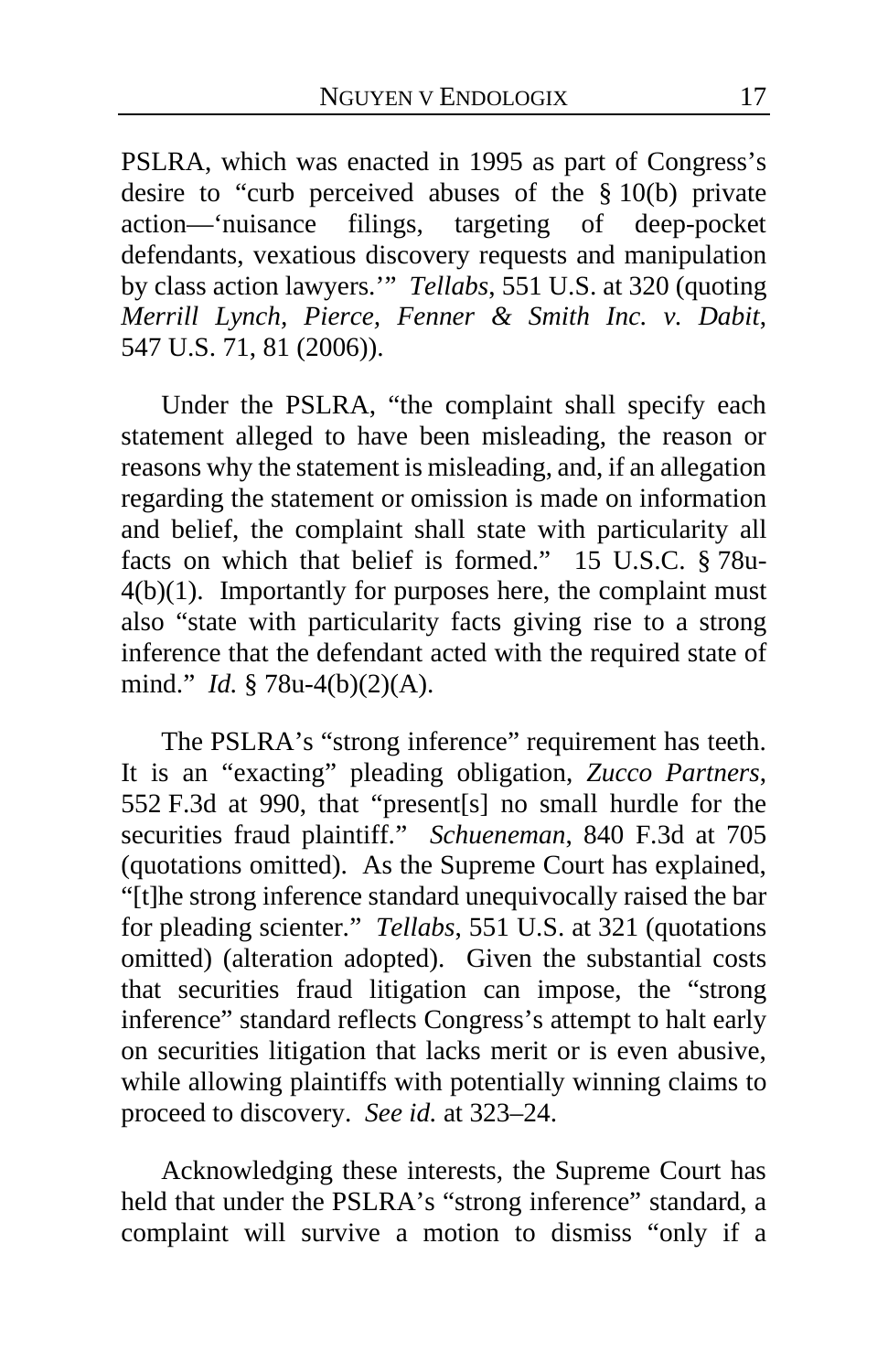reasonable person would deem the inference of scienter cogent and at least as compelling as any opposing inference one could draw from the facts alleged." *Id.* at 324. It is to this analysis that we now turn.

B

Plaintiff's core theory is that defendants made false and misleading statements about whether the FDA was likely to approve Nellix because defendants knew, based on their experience in Europe, that Nellix would encounter migration issues. The central theory of the complaint is thus that defendants knew the FDA would not approve Nellix, or at least that it would not do so on the timeline defendants were telling the market. That is the theory of falsity on which the complaint attacks defendants' various statements about the prospect of FDA approval: based on Nellix's performance in Europe, defendants "knew that there was absolutely no hope of receiving FDA PMA approval by the end of 2016 or the first part of 2017" and knew "the FDA would not approve [Nellix] for use in the U.S. because of the unacceptable safety risks device migration posed."

These allegations encounter an immediate first-level problem: why would defendants promise the market that the FDA would approve Nellix if defendants knew the FDA would eventually figure out that Nellix could not be approved due to "intractable" and "unresolvable" device migration problems? The theory does not make a whole lot of sense. It depends on the supposition that defendants would rather keep the stock price high for a time and then face the inevitable fallout once Nellix's "unsolvable" migration problem was revealed. If defendants had sought to profit from this scheme in the interim, such as by selling off their stock or selling the company at a premium, the theory might have more legs. *See, e.g.*, *In re Rigel Pharm.,*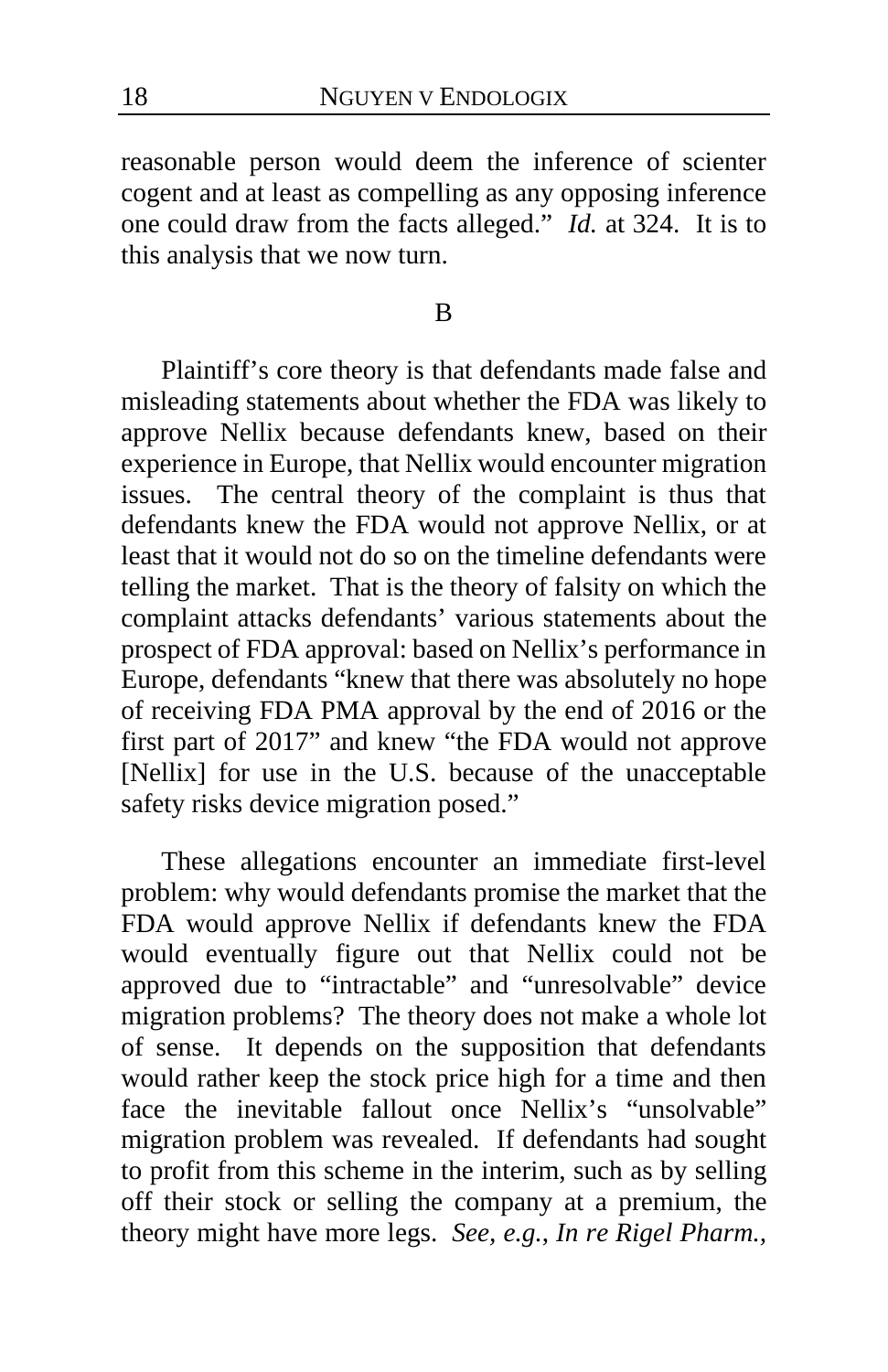*Inc. Sec. Litig.*, 697 F.3d 869, 884–85 (9th Cir. 2012). There are no factual allegations like that here. Instead, we are asked to accept the theory that defendants were promising FDA approval for a medical device application they knew was "unapprovable," misleading the market all the way up to the point that defendants were "unable to avoid the inevitable."

The allegation does not resonate in common experience. And the PSLRA neither allows nor requires us to check our disbelief at the door. "Plausibility" is a concept more "Plausibility" is a concept more commonly associated with the base-level "non-fraud" pleading standards in Rule 12(b)(6). *See Ashcroft v. Iqbal*, 556 U.S. 662, 678 (2009); *Bell Atl. Corp. v. Twombly*, 550 U.S. 544, 556–57 (2007). But plausibility is no less relevant in the context of the heightened pleading standards of Rule 9(b) or the PSLRA. *See In re NVIDIA Corp. Sec. Litig*, 768 F.3d 1046, 1058 (9th Cir. 2014) (rejecting a theory of scienter because of the "implausibility of the timing in CW1's account of events"); *Cafasso, U.S. ex rel. v. Gen. Dynamics C4 Sys., Inc.*, 637 F.3d 1047, 1055 (9th Cir. 2011) ("[C]laims of fraud or mistake . . . must, in addition to pleading with particularity, also plead plausible allegations."). Treating the allegations in the complaint in the light most favorable to the plaintiff, the notion that a company would promise FDA approval that it knew would not materialize does not, without more, create a strong inference of intent to deceive or deliberate recklessness.

The Fourth Circuit addressed a similar claim about prospective FDA approval in *Cozzarelli v. Inspire Pharmaceuticals Inc.*, 549 F.3d 618 (4th Cir. 2008), and its analysis is persuasive here. In *Cozzarelli*, a pharmaceutical company sought FDA approval of a drug for the treatment of dry eye disease. *Id.* at 621. To gain approval, the FDA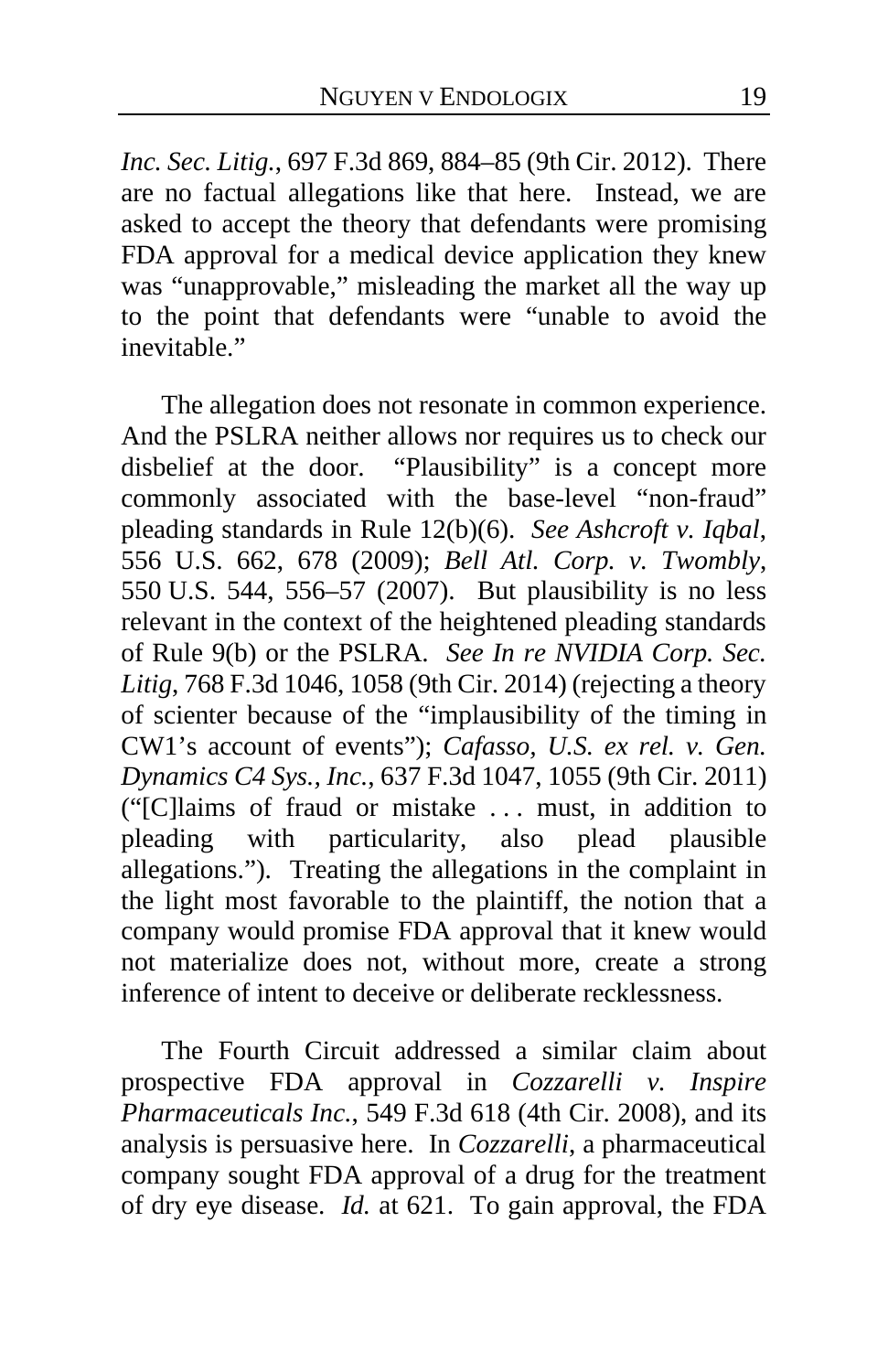required the company to conduct a study on the effectiveness of the product. *Id.* at 622. The study ultimately failed. *Id.* Plaintiffs alleged that, while the study was ongoing, company executives made misleading statements that the study would succeed. *Id.* at 624–25. The Fourth Circuit held that these allegations did not plead a "strong inference" of scienter under the PSLRA. *Id.* at 626.

Underpinning the Fourth Circuit's reasoning in *Cozzarelli* was the point we recognize here: "[i]t is improbable that [a company] would stake its existence on a drug and a clinical trial that the company thought was doomed to failure." *Id.* at 627. The plaintiffs' "inference of fraud based on the supposed impossibility of [a successful trial] [wa]s thus not even plausible, much less convincing." *Id.* This was so in *Cozzarelli* even though the defendants there, unlike those here, sold some of their stock in the company while the study was ongoing. *Id.* at 622, 627–28; *see also City of Edinburgh Council v. Pfizer, Inc.*, 754 F.3d 159, 170 (3d Cir. 2014) (affirming dismissal of securities fraud complaint because, *inter alia*, "the initiation of Phase 3 cost millions of dollars and required FDA approval, rendering it improbable that defendants would have continued if they did not believe their interpretation of the interim results or if they thought the drug a complete failure").

C

Plaintiff does not surmount her plausibility problem, and does not plead a strong inference of scienter, through reliance on confidential witness "CW1." There is, at the outset, reason to question CW1's foundation. He left the company in June 2016, around the time that Endologix reported to the FDA the favorable data from the first year of the U.S. clinical trial, but well before the company narrowed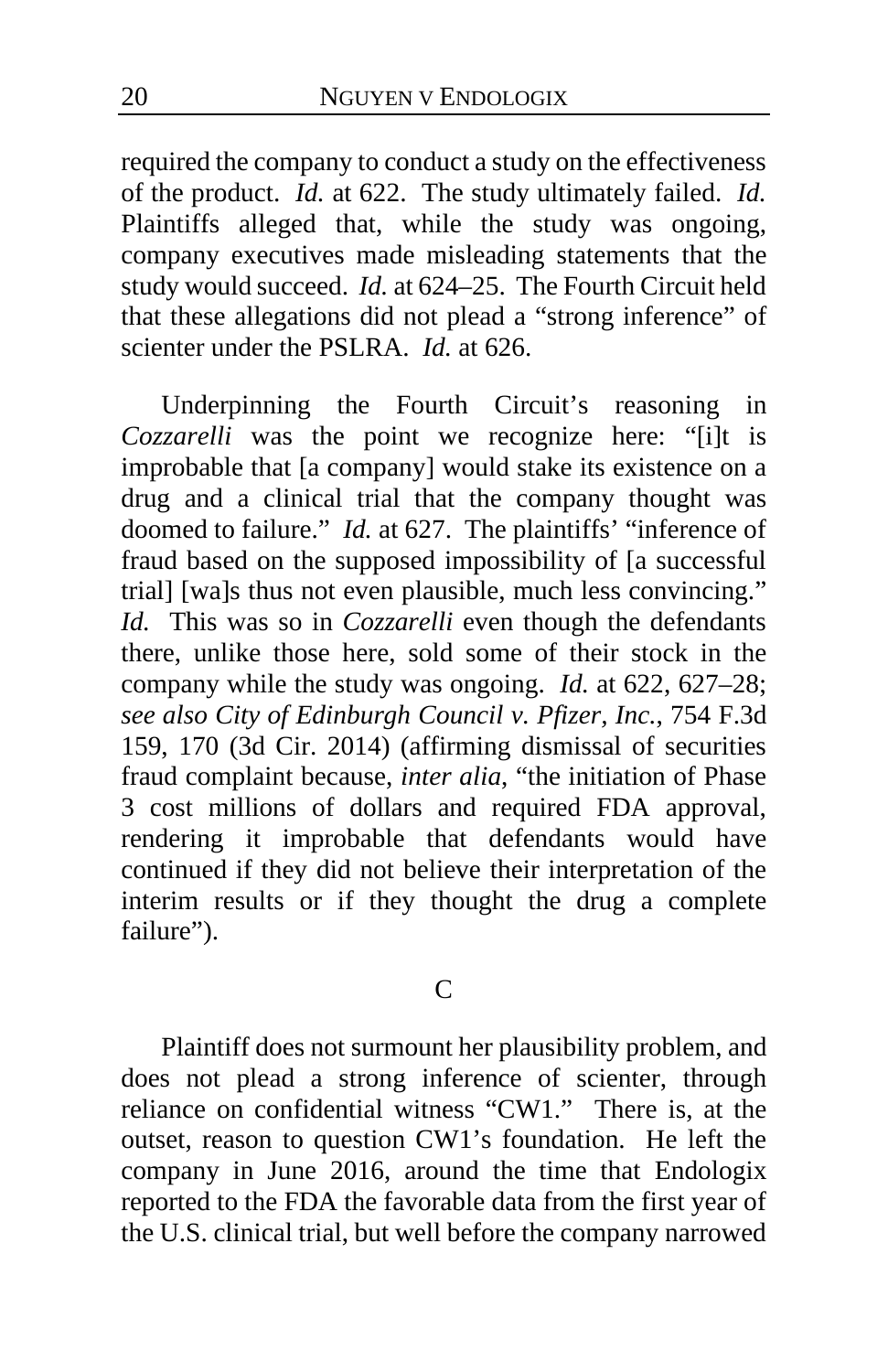Nellix's IFU and reported the less favorable second-year data. Many of the statements that plaintiff alleges are false and misleading were made after CW1 left Endologix. There is thus ample basis to question aspects of CW1's claimed knowledge and his effort to impute scienter to the defendants. *See, e.g.*, *Zucco Partners*, 552 F.3d at 995–96.

Even so, CW1 does not get plaintiff where she needs to be under the PSLRA. The central problem with the The central problem with the information attributable to CW1 is that it lacks any detail about the supposed device migration problems that Nellix encountered in the European channel. *See id.* at 995 (explaining that "we look to the level of detail provided by the confidential sources") (quotations omitted).

The allegations sourced to CW1 are high on alarming adjectives—"serious and unsolvable," "dangerous," "urgent," and so on. But they are short on the facts about Nellix migration that would establish a strong inference that defendants' later statements about FDA approval were intentionally false or made with deliberate recklessness. Nowhere does CW1 identify, for example, the number of European patients that experienced device migration, how much Nellix was migrating in these patients, whether the alleged device migration led to any further medical issues, whether the patients had particular conditions that exacerbated the migration, and whether the patients were within or outside either the original or revised IFU. As we have held, "negative characterizations of reports relied on by insiders, without specific reference to the contents of those reports, are insufficient to meet the heightened pleading requirements of the PSLRA." *Lipton v. Pathogenesis Corp.*, 284 F.3d 1027, 1036 (9th Cir. 2002). Strong rhetoric is not a substitute for "particular[] facts giving rise to a strong inference" of scienter.  $15 \overline{U}$ .S.C. § 78u-4(b)(2)(A).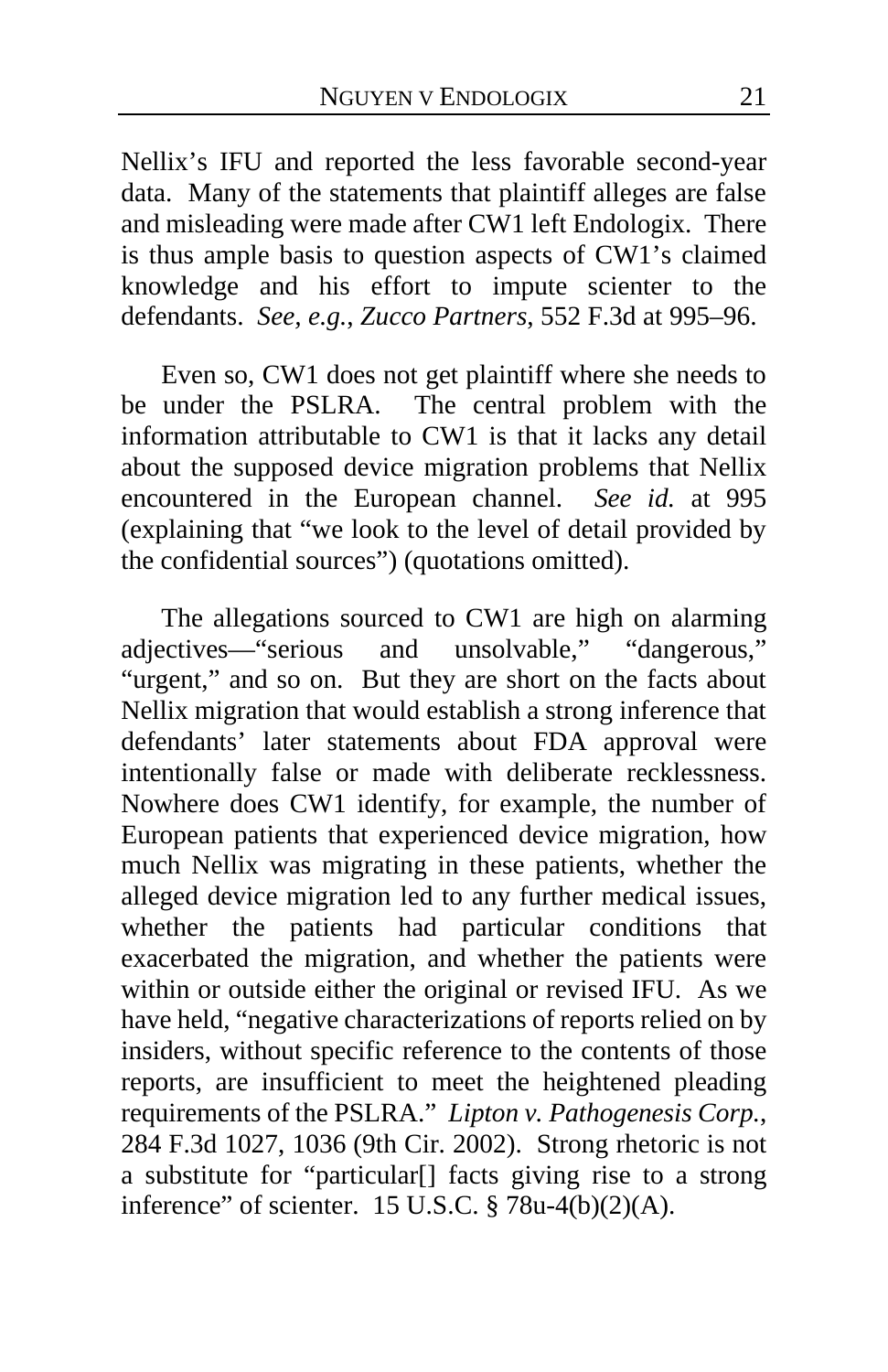The same is true of CW1's allegations that Endologix was evaluating Nellix migration in Europe. While CW1 suggests general turmoil within Endologix over an undefined migration issue, much of this is sourced to a March 2016 conference in London, where "experts in the field of endovascular aneurysm sealing" had a "full and honest discussion" with Endologix scientists and directors, who provided "responses to questions concerning migration." The complaint provides no explanation as to why a company supposedly bent on concealment in the United States would have open discussions with numerous company outsiders in Europe on the same underlying issue.

In short, while CW1 references a "stream of complaints and incident reports" and a general concern that these reports supposedly caused, the complaint does not plead any details about these reports that would demonstrate a strong inference of scienter in Endologix's later statements about FDA approval or Nellix migration. *See, e.g.*, *Police Ret. Sys. of St. Louis v. Intuitive Surgical, Inc.*, 759 F.3d 1051, 1063 (9th Cir. 2014) (holding that plaintiffs failed to plead scienter by relying on witness accounts that "[did] not detail the actual contents of the reports the executives purportedly referenced or had access to"); *Lipton*, 284 F.3d at 1036; *In re Silicon Graphics Inc. Sec. Litig.*, 183 F.3d 970, 985 (9th Cir. 1999) ("We would expect that a proper complaint which purports to rely on the existence of internal reports would contain at least some specifics from those reports."), *abrogated on other grounds by S. Ferry LP, No. 2 v. Killinger*, 542 F.3d 776, 784 (9th Cir. 2008).

The only concrete facts plaintiff alleges from the European channel actually confirm the absence of a strong inference of scienter. The complaint relies most heavily on a 2016 University of Liverpool study that showed device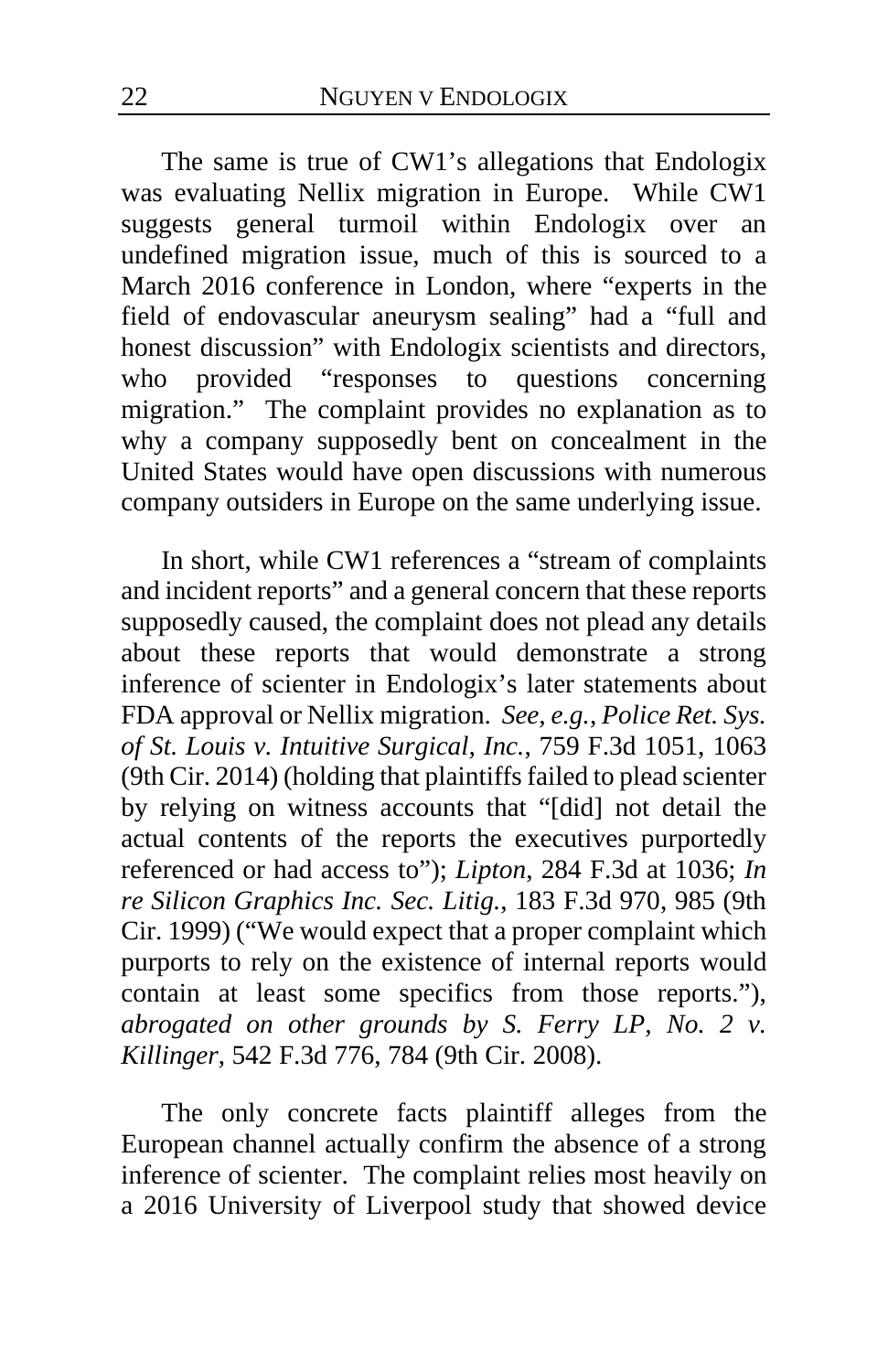migration in 6 out of 35 devices studied, a 17% migration rate exceeding the 2.3% migration rate that Endologix observed in the first year of its U.S. clinical trial. But plaintiff is hard-pressed to build a fraud case around the Liverpool study when she admits in her complaint that defendant McDermott acknowledged and discussed this very study on an investor conference call in June 2016. McDermott also explained that the Liverpool study defined migration as four millimeters of movement, whereas the Society for Vascular Surgery and the FDA clinical study treated ten millimeters as the appropriate benchmark for material migration. Plaintiff does not dispute the fact that, as the Liverpool study itself makes clear, applying the tenmillimeter metric there "would have generated a zero rate of migration," because all devices in the study migrated less than ten millimeters. The Liverpool study thus does not demonstrate that defendants' statements about FDA approval were made with wrongful scienter.

The only other data point plaintiff provides is a 2016 United Kingdom case report about a single patient who was reported to have experienced an eleven-millimeter device migration. But once again, the complaint provides no details on the circumstances of this patient or why this case report should have alerted Endologix to a broader problem with Nellix that would have complicated the prospects for FDA approval. A case report is a report about a single person's medical situation. *E.g.*, *Rider v. Sandoz Pharm. Corp.*, 295 F.3d 1194, 1199 (11th Cir. 2002). There are understandable limitations associated with building a broadbased fraud claim around the unelaborated experiences of just one patient, given the individualized features of any one person's medical profile. But at the very least, plaintiff here has not pleaded facts showing that the United Kingdom case report creates a strong inference of scienter. Indeed, plaintiff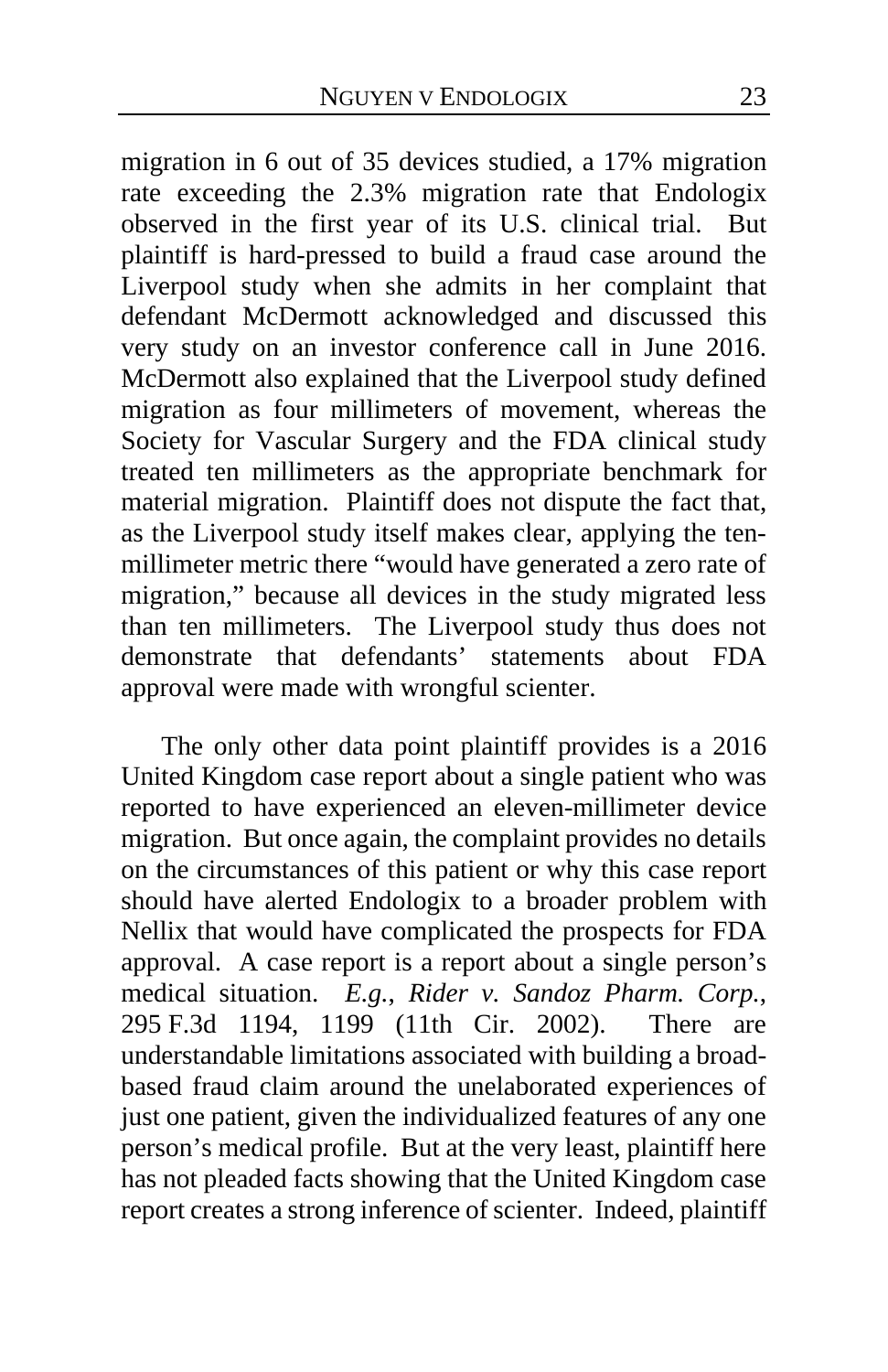effectively acknowledges that some amount of device migration may occur, in casting the 2.3% migration rate in the first year of the U.S. clinical trial as favorable, or at least not problematic.**[2](#page-23-0)**

Plaintiff's reliance on *Matrixx Initiatives, Inc. v. Siracusano*, 563 U.S. 27 (2011), is inapt. *Matrixx* rejected the argument that "reports of adverse events associated with a pharmaceutical company's products cannot be material absent a sufficient number of such reports to establish a statistically significant risk that the product is in fact causing the events." *Id.* at 39 (footnotes omitted). No such "brightline" rule is being applied here. *Id.*

*Matrixx* also differs from this case in important ways. *Matrixx* did not involve allegedly false statements about the prospects for FDA approval, but rather, *inter alia*, statements denying reports of adverse events as "completely unfounded and misleading," which contradicted information of which the company was aware. *Id.* at 47 (quotations omitted). Here, by contrast, the plaintiff's own allegations show that Endologix acknowledged the reports of Nellix migration in the Liverpool study and U.S. clinical trial.

In *Matrixx*, moreover, the complaint alleged that the defendant pharmaceutical company was made aware of reports that over ten patients had lost their sense of smell after using the company's drug, and that the company had both followed up on these reports and tried to squelch them, only to then deny there was any issue. *Id.* at 32–33. The

<span id="page-23-0"></span>**<sup>2</sup>** Plaintiff alternatively alleges that the FDA was relying on reports from the European channel or that Endologix failed to provide such reports, contrary to FDA regulations. *See* 21 C.F.R. § 814.20(b)(8)(ii). But plaintiff fails to plead sufficient facts to support either theory.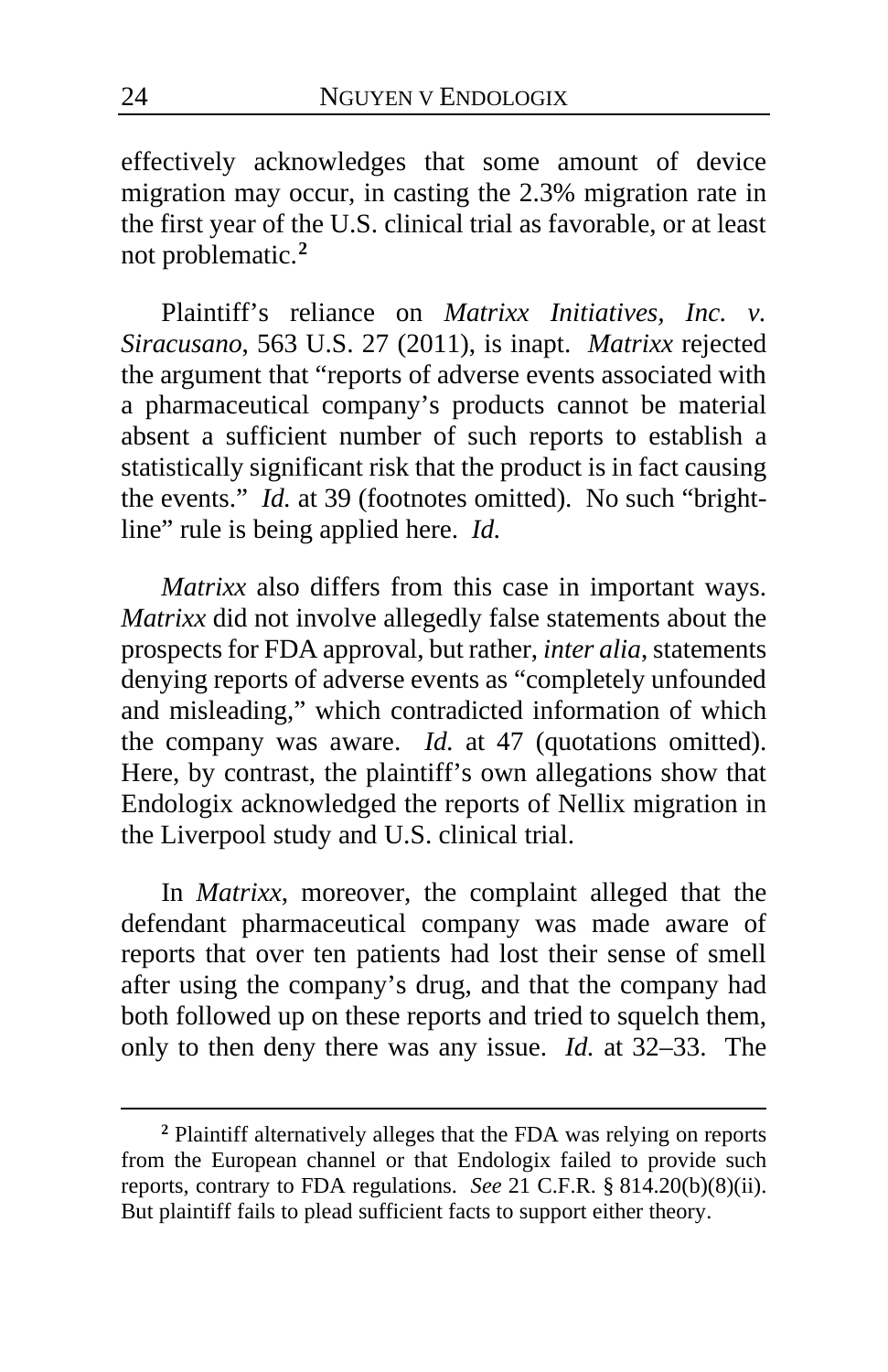allegations here, which are based on the Liverpool study, one case report, and CW1's general description of the European commercial experience, lack comparable detail to generate a strong inference of scienter.

Our decision in *Schueneman*, 840 F.3d 698, also provides no assistance to plaintiff. In that case, a company conducted a clinical trial using rats as part of the FDA approval process. *Id.* at 701. Although the rat study revealed that the drug might cause cancer, the company publicly stated that the results of the study made it confident that the FDA would approve the drug. *Id.* at 708. Because the rat studies were "*the* sticking point with the FDA," we held that the complaint adequately alleged scienter. *Id*. (emphasis in original). In this case, by contrast, there are no particularized allegations that FDA approval of Nellix turned on studies or case reports from Europe, as opposed to the U.S. clinical trial.**[3](#page-24-0)**

Where all of this leaves us is that to the extent plaintiff's allegations raise any inference of scienter, we cannot say this inference is "at least as compelling as any opposing inference one could draw from the facts alleged." *Tellabs*, 551 U.S. at 324. The more plausible inference to be drawn

<span id="page-24-0"></span>**<sup>3</sup>** Mahboob's May 9, 2016 statement that "Nellix continues to do a fantastic performance outside of the U.S." also does not create a strong inference of scienter. In context, and based on the analyst question that led to it, Mahboob's statement appears to concern Nellix's sales abroad. Regardless, when considered individually and within the complaint as a whole, Mahboob's statement is too unclear to support a strong inference of scienter. *See, e.g.*, *Police Ret. Sys. of St. Louis*, 759 F.3d at 1063; *Zucco Partners*, 552 F.3d at 1000. Plaintiff also does not plead sufficient facts about the alleged departure of certain Endologix employees, *see Zucco Partners*, 552 F.3d at 1002, or the SEC's investigation, *see Cozzarelli*, 549 F.3d at 628 n.2, to give rise to a strong inference of scienter on these bases.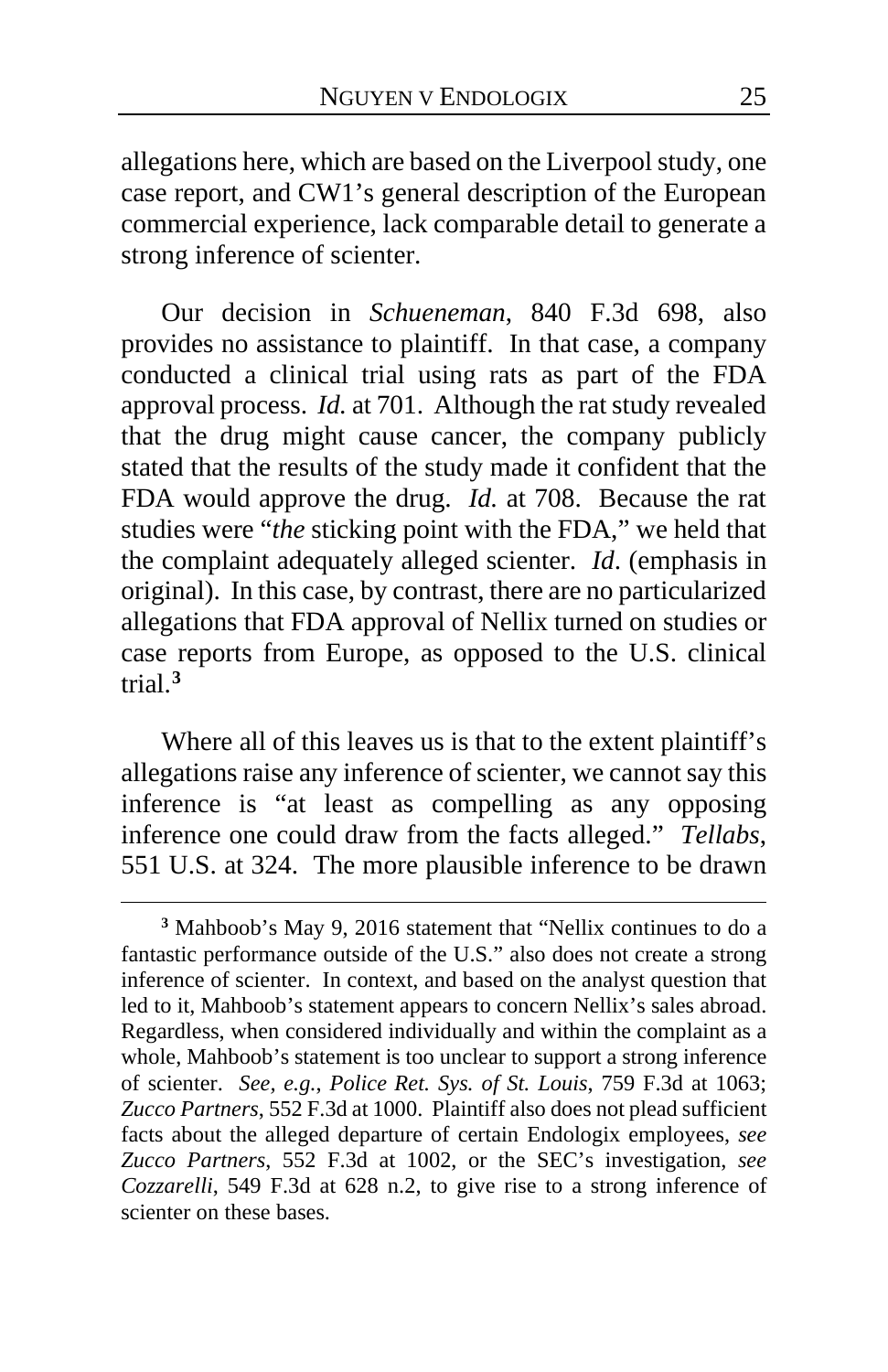from the allegations in the complaint is that defendants made promising statements about the timing of FDA approval based on the initial results of the U.S. clinical trial, but then modulated their optimism when the results began to raise more questions.

In late May 2016, at the beginning of the class period and shortly after it first made positive statements about FDA approval, Endologix released the results from the first year of the U.S. clinical trial. By plaintiff's own allegations, the results were favorable: "100% procedural technical success achieved;" "[a]t the year, the treatment success rate was 94%, achieving the primary effectiveness endpoint;" "[f]reedom from device related secondary interventions was 96.6%, the highest rate ever reported for an IDE study of an endovascular AAA device;" and "[e]ndoleaks were present in 3.1% of patients at 1-year, the lowest rate ever reported for an IDE study of an endovascular [abdominal aortic aneurysm] device."The first-year data showed a 2.3% migration rate, which plaintiff does not characterize as unfavorable and which defendants disclosed.

Then, when Endologix obtained two-year data from the clinical trial showing "an increase in migration" in "some patients," defendants disclosed that information and expressed their belief that the issue could be addressed with a narrowed IFU that excluded patients with "particular anatomies" that were more susceptible to device migration. Plaintiff identifies no sufficient factual basis as to why defendants could not have believed that a revised IFU would allow the FDA to approve the product. (And contrary to plaintiff's argument, McDermott did not then say that Endologix had only "recently" learned about Nellix migration; his comment referred to the "updated data cut" Endologix had "recently" run from the clinical trial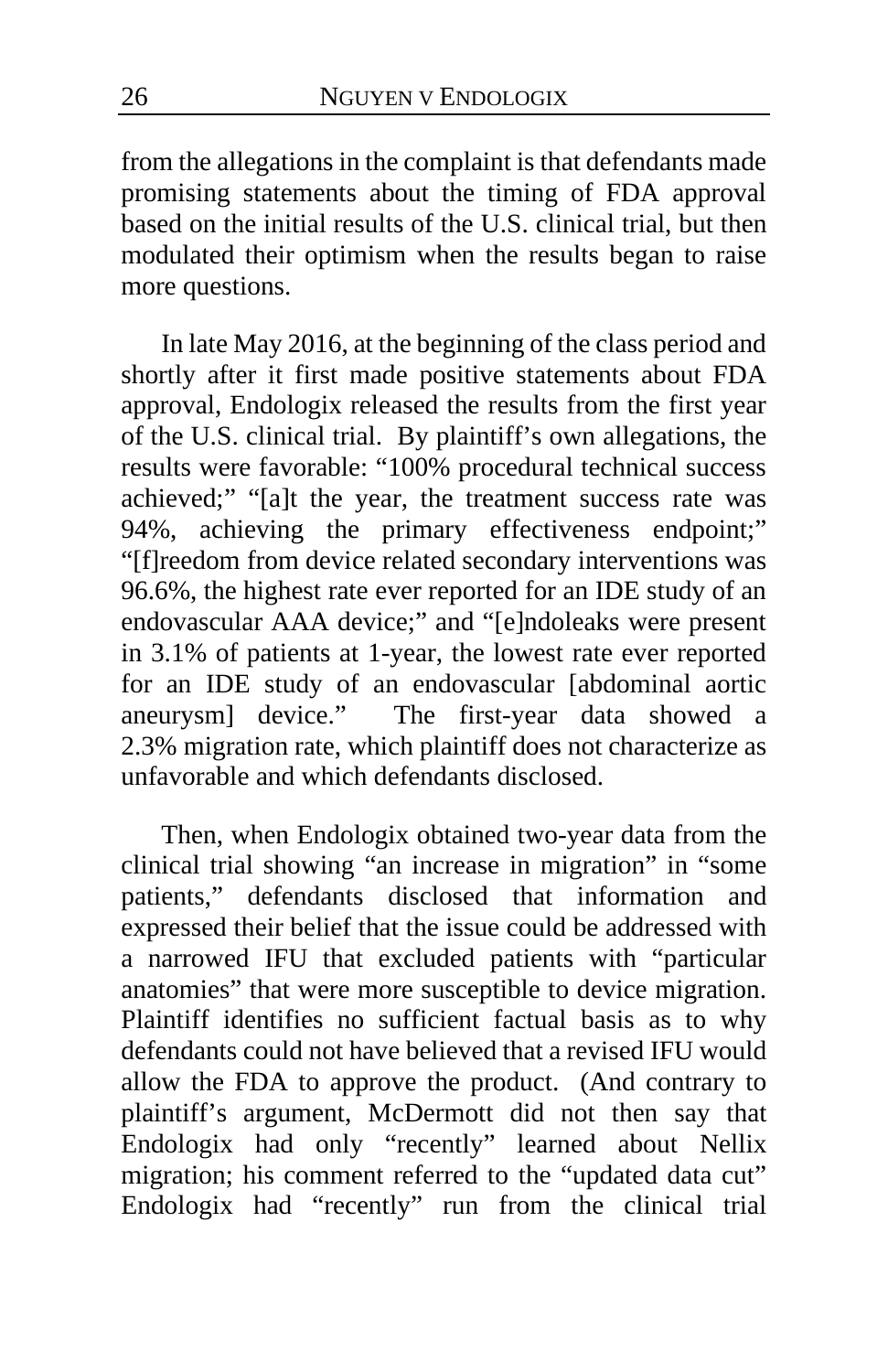database.) Regardless, defendants at this time extended the timeline for estimated FDA approval to the third quarter of 2017. Then, when the FDA requested additional data, Endologix disclosed this development, stating "[i]t was the increase in the rate from year one to year two" that "drove the discussion."

Under the PSLRA, "[a] court must compare the malicious and innocent inferences cognizable from the facts pled in the complaint, and only allow the complaint to survive a motion to dismiss if the malicious inference is at least as compelling as any opposing innocent inference." *Zucco Partners*, 552 F.3d at 991. The complaint cannot go forward here because the more plausible inference from the facts alleged is that defendants based their statements about FDA approval on the status and progress of the U.S. clinical trial, not that defendants were intentionally or with deliberate recklessness seeking to mislead the market about an FDA approval that they knew would never come through. Viewing the allegations in the complaint both individually and collectively, *id.* at 1006, plaintiff has therefore failed to plead a strong inference of scienter. Because the complaint fails to plead scienter, we have no occasion to address defendants' other arguments as to why the complaint may fail to plead other necessary elements.

We hold that the district court properly dismissed plaintiff's claims under Section 10(b) and Rule 10b-5. Because plaintiff's Section 20(a) "controlling person" claims against McDermott and Mahboob require a violation of Section 10(b) or Rule 10b-5, the Section 20(a) claims necessarily fail as well. *See, e.g.*, *In re NVIDIA Corp. Sec. Litig.*, 768 F.3d at 1052; *Zucco Partners*, 552 F.3d at 990.